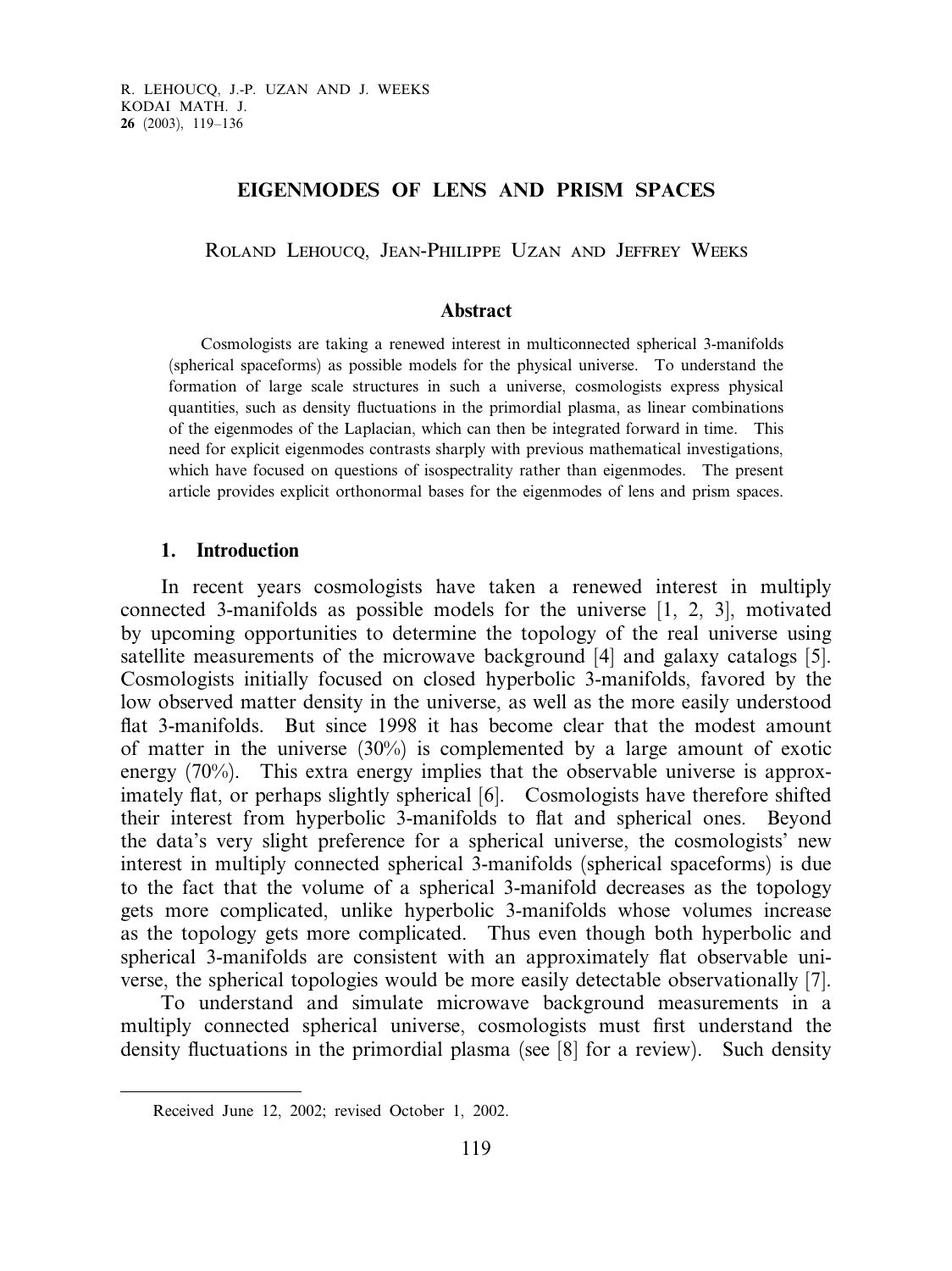fluctuations are expressed as linear combinations of the eigenmodes (eigenfunctions) of the Laplacian, just as the vibration of a drumhead may be expressed as a linear combination of the drumhead's eigenmodes. But unlike mathematicians' studies of isospectrality [9], where the spectrum was the primary object of interest (''Can you hear the shape of a lens space?'') and the eigenmodes were secondary, the cosmologists' research puts the eigenmodes at center stage. More specifically, for each wave number k (corresponding to eigenvalue  $k(k+2)$ ), the cosmologists want an explicit orthonormal basis for the corresponding space of eigenmodes. The present paper provides such an eigenbasis for all lens spaces (Theorem 2, Section 9) and prism spaces (Theorem 3, Section 10).

### 2. Toroidal coordinates

The determination of the eigenmodes of a lens space (resp. prism space) is elementary and constructive. Visualize such a manifold as the 3-sphere  $S<sup>3</sup>$  under the action of a cyclic (resp. binary dihedral) group  $\Gamma$  of covering transformations. The key to simplicity is to choose a coordinate system that respects the covering transformations  $\Gamma$ . A toroidal coordinate system meets our needs perfectly (Figure 1).



Figure 1. Toroidal coordinates. Nested tori fill the 3-sphere like layers of an onion. Just as the layers of an onion collapse to a line at the onion's core, the nested tori collapse to two circles, one at  $\chi = 0$  and the other at  $\chi = \pi/2$ .

Let x, y, z and w be the usual coordinates in  $\mathbb{R}^4$ , so the 3-sphere  $S^3$  is defined by  $x^2 + y^2 + z^2 + w^2 = 1$ . The coordinates  $\chi$ ,  $\theta$  and  $\varphi$  parameterize the 3-sphere as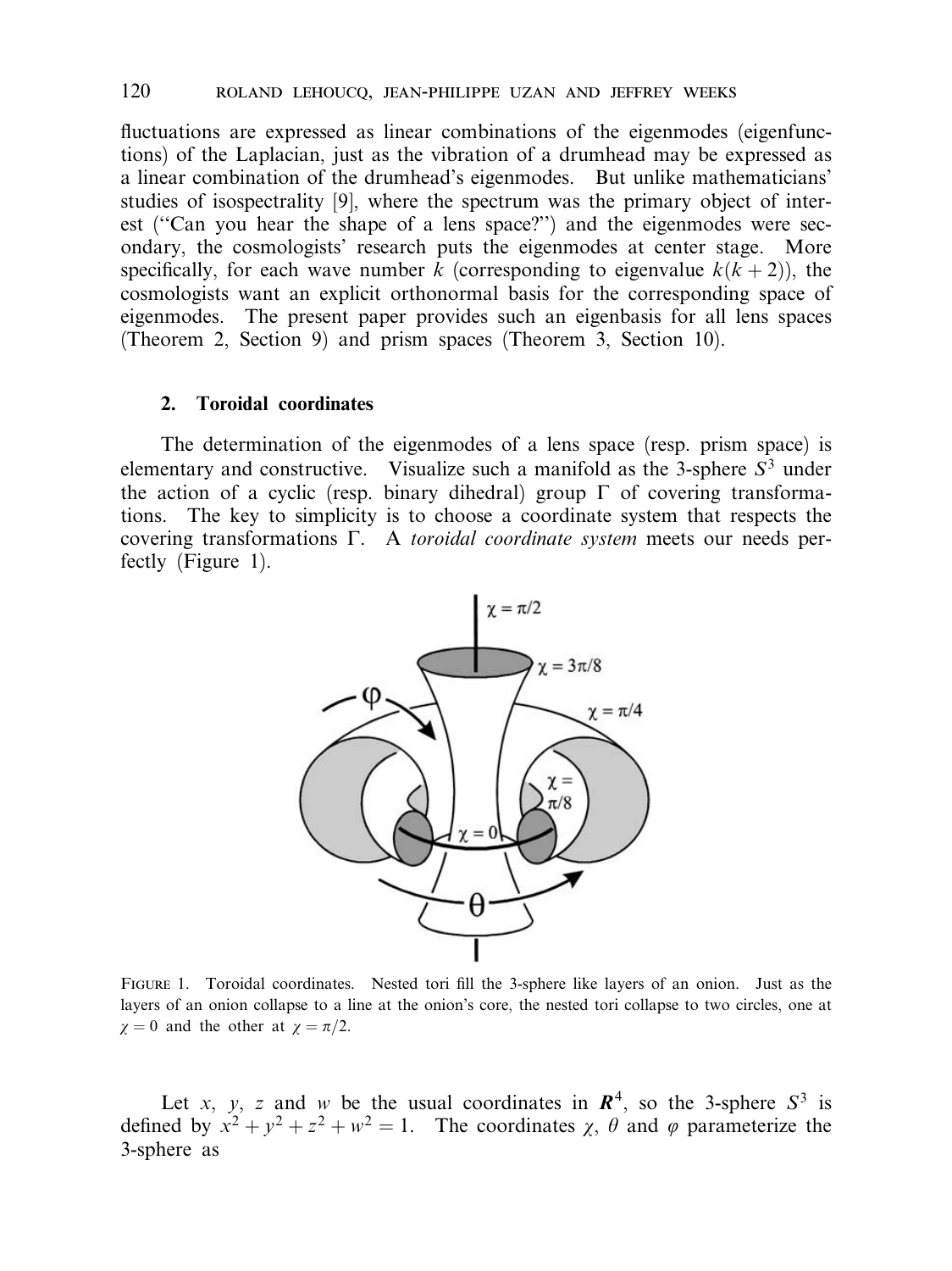(1)  
\n
$$
x = \cos \chi \cos \theta
$$
\n
$$
y = \cos \chi \sin \theta
$$
\n
$$
z = \sin \chi \cos \varphi
$$
\n
$$
w = \sin \chi \sin \varphi
$$
\nfor\n
$$
0 \le \chi \le \pi/2
$$
\n(2)  
\n
$$
0 \le \theta \le 2\pi
$$

$$
0\leq \varphi \leq 2\pi.
$$

For each fixed value of  $\chi \in (0, \pi/2)$ , the  $\theta$  and  $\varphi$  coordinates sweep out a torus. Taken together, these tori almost fill  $S<sup>3</sup>$ . The exceptions occur at the endpoints  $\chi = 0$  and  $\chi = \pi/2$ , where the stack of tori collapses to the circles  $x^2 + y^2 = 1$  and  $z^2 + w^2 = 1$ , respectively.

### 3. The Laplacian in toroidal coordinates

The coordinates  $\chi$ ,  $\theta$  and  $\varphi$  are everywhere orthogonal to each other. Thus the metric on the 3-sphere may be written as

 $h_r = 1$ 

(3) 
$$
ds^{2} = h_{\chi}^{2} d\chi^{2} + h_{\theta}^{2} d\theta^{2} + h_{\varphi}^{2} d\varphi^{2}
$$

where

(4) 
$$
h_{\theta} = \cos \chi
$$

$$
h_{\varphi} = \sin \chi.
$$

The Laplacian is just the divergence of the gradient of a function  $\Psi$ , and the divergence is, in turn, just the ''net outflow per unit volume''. So by visualizing the small volume element  $d\chi d\theta d\varphi$  we may write down the Laplacian for any orthogonal coordinate system as

(5) 
$$
\nabla^2 = \frac{1}{h_\chi h_\theta h_\varphi} \left\{ \frac{\partial}{\partial \chi} \frac{h_\theta h_\varphi}{h_\chi} \frac{\partial}{\partial \chi} + \frac{\partial}{\partial \theta} \frac{h_\chi h_\varphi}{h_\theta} \frac{\partial}{\partial \theta} + \frac{\partial}{\partial \varphi} \frac{h_\chi h_\theta}{h_\varphi} \frac{\partial}{\partial \varphi} \right\}
$$

with no calculation required. In the present case, substituting (4) into (5) gives the Laplacian in toroidal coordinates

(6) 
$$
\nabla^2 = \frac{1}{\cos \chi \sin \chi} \left\{ \frac{\partial}{\partial \chi} \cos \chi \sin \chi \frac{\partial}{\partial \chi} + \frac{\partial}{\partial \theta} \frac{\sin \chi}{\cos \chi} \frac{\partial}{\partial \theta} + \frac{\partial}{\partial \varphi} \frac{\cos \chi}{\sin \chi} \frac{\partial}{\partial \varphi} \right\}.
$$

#### 4. The Helmholtz equation in toroidal coordinates

The wave number  $k$  parameterizes the eigenmodes of the Laplacian on the 3-sphere  $S^3$ . Each integer wave number  $k > 0$  corresponds to an eigen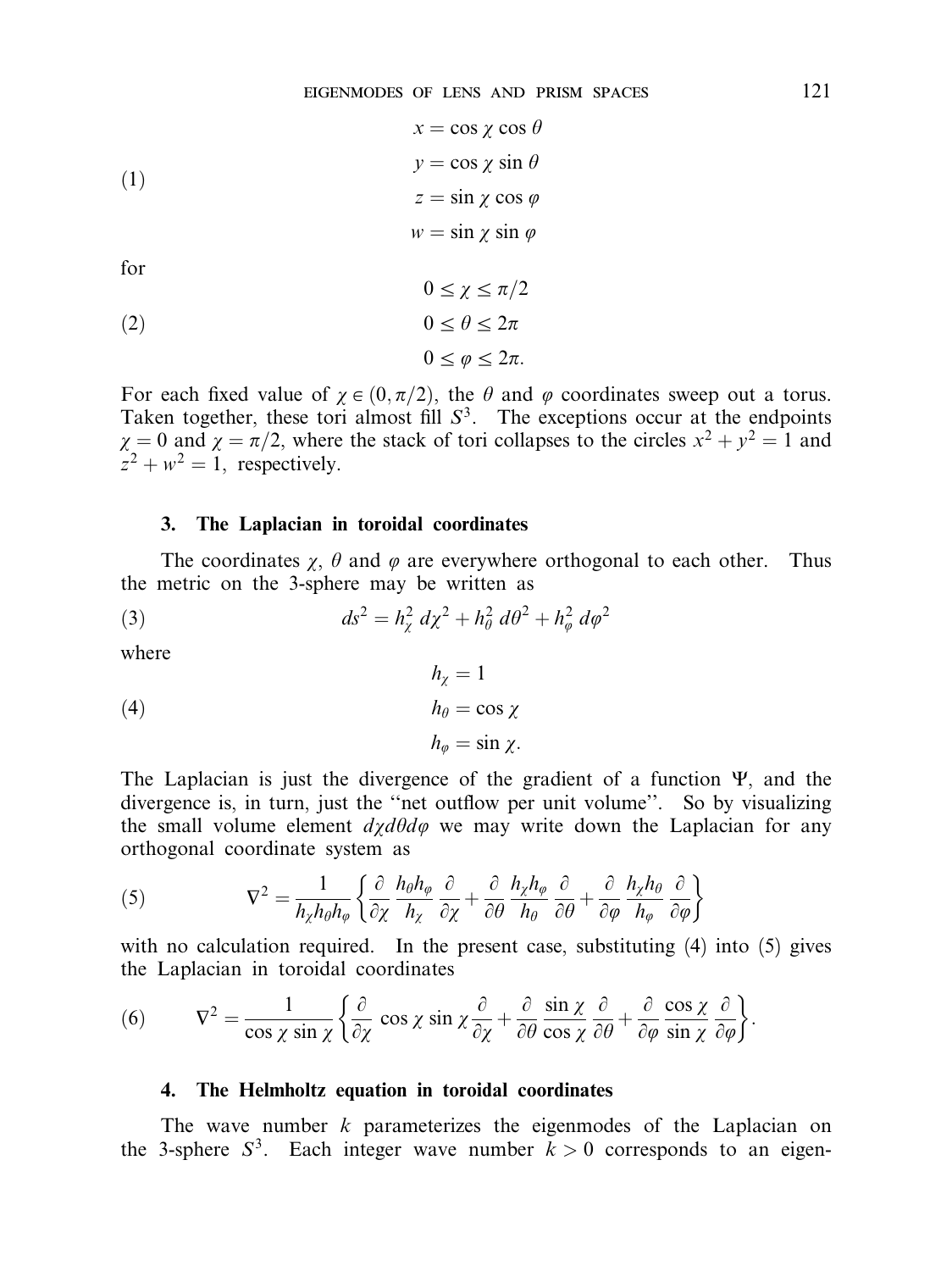value  $-k(k+2)$  with multiplicity  $(k+1)^2$  [10, 11]. The Helmholtz equation thus takes the form

(7) 
$$
\nabla^2 \Psi = -k(k+2)\Psi.
$$

We will look for solutions that factor as

(8) 
$$
\Psi(\chi,\theta,\varphi)=X(\chi)\Theta(\theta)\Phi(\varphi).
$$

We have no *a priori* guarantee that all solutions must take this form, but in Section 6 we'll see that the number of independent solutions of this form does indeed equal the dimension  $(k + 1)^2$  of the full eigenspace.

Substituting the expression (6) for  $\nabla^2$  and the factorization (8) of  $\Psi$  into the Helmholtz equation (7) gives

(9) 
$$
\frac{\Theta \Phi}{\cos \chi \sin \chi} \frac{\partial}{\partial \chi} \cos \chi \sin \chi \frac{\partial X}{\partial \chi} + \frac{X \Phi}{\cos^2 \chi} \frac{\partial^2 \Theta}{\partial \theta^2} + \frac{X \Theta}{\sin^2 \chi} \frac{\partial^2 \Phi}{\partial \varphi^2} = -k(k+2)X \Theta \Phi.
$$

Multiplying through by  $\cos^2 \chi \sin^2 \chi/(X\Theta \Phi)$  isolates the  $\Theta$  and  $\Phi$  factors

(10) 
$$
\frac{\cos \chi \sin \chi}{X} \frac{d}{d\chi} \cos \chi \sin \chi \frac{dX}{d\chi} + \sin^2 \chi \left( \frac{1}{\Theta} \frac{d^2 \Theta}{d\theta^2} \right) + \cos^2 \chi \left( \frac{1}{\Phi} \frac{d^2 \Phi}{d\phi^2} \right)
$$

$$
= -k(k+2) \cos^2 \chi \sin^2 \chi.
$$

The expressions in  $\Theta$  and  $\Phi$  must each be constant, and to allow a periodic solution the constants must be negative,

(11) 
$$
\frac{1}{\Theta} \frac{d^2 \Theta}{d\theta^2} = -\ell^2
$$

(12) 
$$
\frac{1}{\Phi} \frac{d^2 \Phi}{d\varphi^2} = -m^2.
$$

The solutions are the usual circular harmonics

(13) 
$$
\Theta_{\ell}(\theta) = \cos|\ell|\theta \text{ or } \sin|\ell|\theta
$$

and

(14) 
$$
\Phi_m(\varphi) = \cos|m|\varphi \text{ or } \sin|m|\varphi.
$$

By convention, nonnegative  $\ell$  indicates cos $|\ell|\theta$  while negative  $\ell$  indicates sin $|\ell|\theta$ , and similarly for m.

Substituting  $(11)$  and  $(12)$  into the Helmholtz equation  $(10)$  reduces it to a second order ordinary differential equation for  $X$ 

(15)  
\n
$$
\frac{\cos \chi \sin \chi}{X} \frac{d}{d\chi} \cos \chi \sin \chi \frac{dX}{d\chi} - \ell^2 \sin^2 \chi - m^2 \cos^2 \chi = -k(k+2) \cos^2 \chi \sin^2 \chi.
$$

For integers k,  $\ell$  and m satisfying  $|\ell| + |m| \leq k$  and  $\ell + m \equiv k \pmod{2}$ , equation (15) is a close relative of the Jacobi equation and admits the solution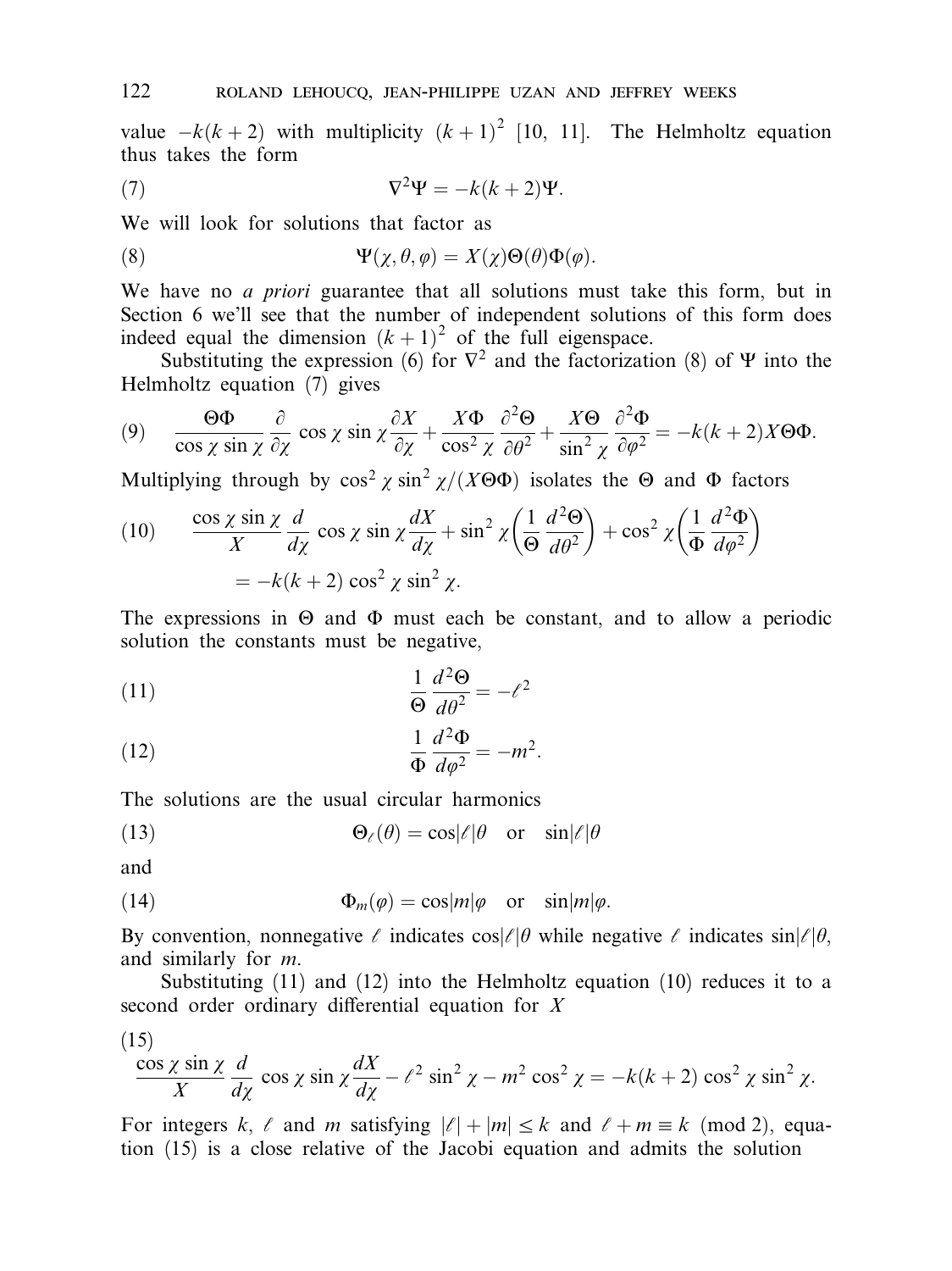(16) 
$$
X_{k\ell m}(\chi) = \cos^{|\ell|} \chi \sin^{|m|} \chi P_d^{(|m|,|\ell|)}(\cos 2\chi)
$$

where  $P_d^{(|m|, |\ell|)}$  is the Jacobi polynomial

(17) 
$$
P_d^{(|m|, |\ell|)}(u) = \frac{1}{2^d} \sum_{i=0}^d \binom{|m|+d}{i} \binom{|\ell|+d}{d-i} (u+1)^i (u-1)^{d-i}
$$

and

(18) 
$$
d = \frac{k - (|\ell| + |m|)}{2}.
$$

# 5. The eigenmodes of  $S<sup>3</sup>$  in trigonometric and polynomial forms

Substituting the expressions for  $X$ ,  $\Theta$  and  $\Phi$  from (16), (13) and (14) gives the eigenmode

(19) 
$$
\tilde{\Psi}_{k\ell m}(\chi,\theta,\varphi) = \cos^{|\ell|} \chi \sin^{|m|} \chi P_d^{(|m|,|\ell|)}(\cos 2\chi) \times (\cos|\ell| \theta \text{ or } \sin|\ell| \theta) \times (\cos|m|\varphi \text{ or } \sin|m|\varphi)
$$

where as usual the choice of  $\cos\ell/\theta$  or  $\sin\ell/\theta$  (resp.  $\cos\ell/m/\varphi$  or  $\sin\ell/m/\varphi$ ) depends on the sign of  $\ell$  (resp. *m*).

The Jacobi polynomial may be expanded as a homogeneous polynomial of degree 2*d* in  $x, y, z$  and  $w$ ,

$$
(20) \qquad P_d^{(|m|, |\ell|)}(\cos 2\chi) = \frac{1}{2^d} \sum_{i=0}^d { |m| + d \choose i} { |\ell| + d \choose d-i} (\cos 2\chi + 1)^i (\cos 2\chi - 1)^{d-i}
$$

$$
= \sum_{i=0}^d { |m| + d \choose i} { |\ell| + d \choose d-i} (\cos^2 \chi)^i (-\sin^2 \chi)^{d-i}
$$

$$
= \sum_{i=0}^d { |m| + d \choose i} { |\ell| + d \choose d-i} (x^2 + y^2)^i (- (z^2 + w^2))^{d-i}.
$$

The cos<sup>|e|</sup>  $\chi$  factor combines felicitously with the cos|e|\elleft or sin|e|\elleft factor to create a homogeneous polynomial of degree  $|\ell|$  in x and y, for example,

(21) 
$$
\cos^{|\ell|} \chi \cos |\ell| \theta = \cos^{|\ell|} \chi \sum_{0 \le i \le |\ell|/2} (-1)^i {\binom{|\ell|}{2i}} \cos^{|\ell|-2i} \theta \sin^{2i} \theta
$$

$$
= \sum_{0 \le i \le |\ell|/2} (-1)^i {\binom{|\ell|}{2i}} (\cos \chi \cos \theta)^{|\ell|-2i} (\cos \chi \sin \theta)^{2i}
$$

$$
= \sum_{0 \le i \le |\ell|/2} (-1)^i {\binom{|\ell|}{2i}} x^{|\ell|-2i} y^{2i}.
$$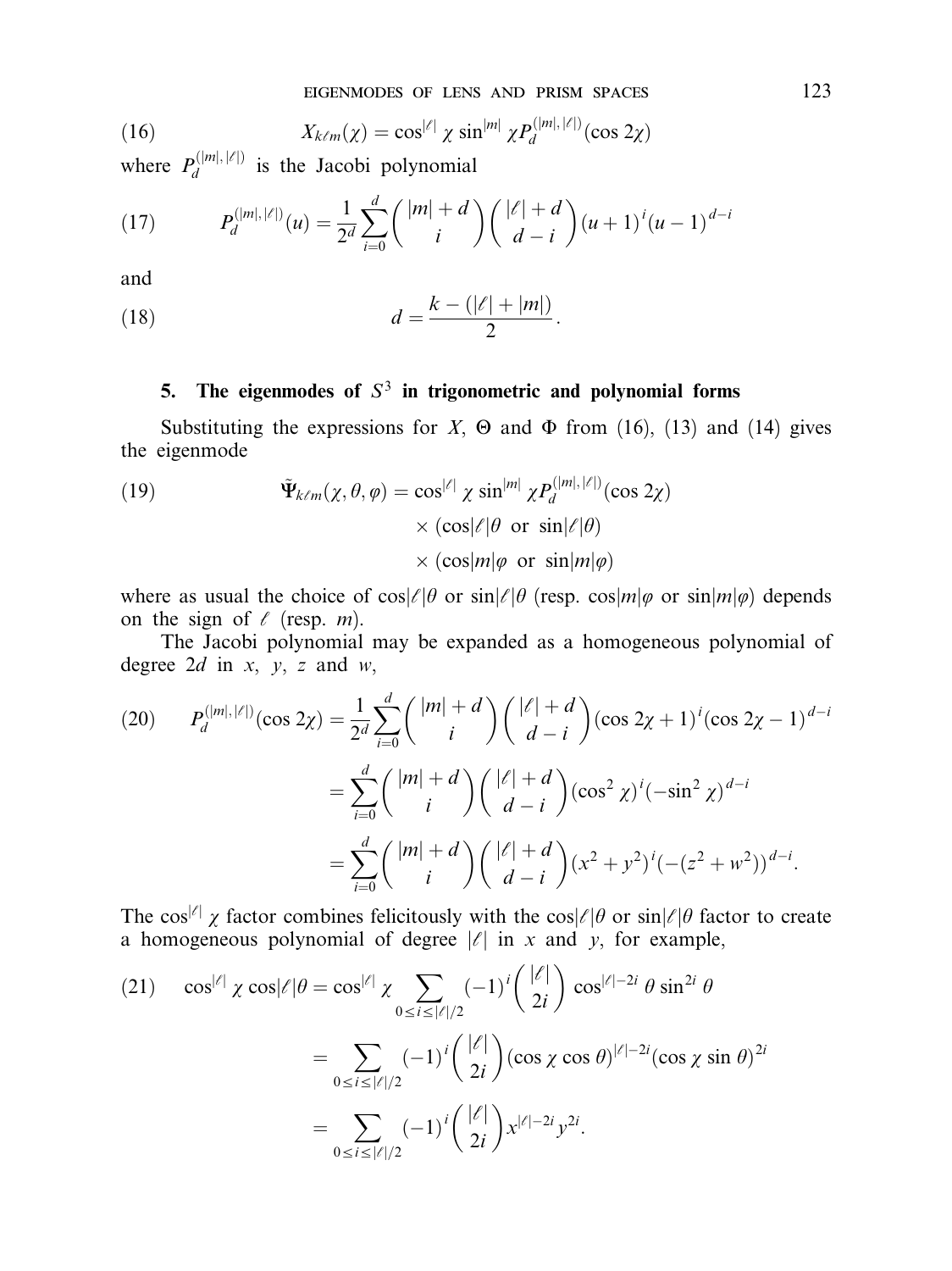Similarly,  $\sin^{m} \chi$  combines with  $\cos[m]\varphi$  or  $\sin[m]\varphi$  to create a degree  $|m|$  polynomial in z and w. Multiplied together, these factors express  $\tilde{\Psi}_{k\ell m}$  as a homogeneous degree k harmonic polynomial in  $(x, y, z, w)$  coordinates. For example, when  $k = 7$ ,  $\ell = 3$  and  $m = -2$  we have

(22) 
$$
\tilde{\Psi}_{7,3,-2}(\chi,\theta,\varphi) = [P_1^{(2,3)}(\cos 2\chi)][\cos^3 \chi \cos 3\theta][\sin^2 \chi \sin 2\varphi] \n= [3(x^2 + y^2) - 4(z^2 + w^2)][x^3 - 3xy^2][2zw].
$$

The fact that each  $\tilde{\Psi}_{k\ell m}$  may be expressed as a polynomial proves that the  $\tilde{\Psi}_{k\ell m}$  are smooth even along the circles  $\chi = 0$  and  $\chi = \pi/2$ , where the toroidal coordinate system collapses.

### 6. The eigenmodes form a basis

For each k, the set of  $\tilde{\Psi}_{k\ell m}$  forms a basis for the space of eigenfunctions on  $S<sup>3</sup>$  with wave number k. More precisely, define the basis

(23) 
$$
B_k = {\{\tilde{\Psi}_{k\ell m} | |\ell| + |m| \le k \text{ and } \ell + m \equiv k \pmod{2}}.
$$

To prove that  $B_k$  is a basis, we must show that the  $\Psi_{k\ell m}$  it contains are linearly independent and span the full eigenspace.

Linear independence. The inner product of two elements  $\tilde{\Psi}_{k\ell m}$  and  $\tilde{\Psi}_{k\ell'm'}$  of  $B_k$  is

$$
(24) \quad \langle \tilde{\Psi}_{k\ell m}, \tilde{\Psi}_{k\ell'm'} \rangle
$$
  
\n
$$
= \int_{S^3} \tilde{\Psi}_{k\ell m} \tilde{\Psi}_{k\ell'm'} dV
$$
  
\n
$$
= \int_{\chi=0}^{\pi/2} \int_{\theta=0}^{2\pi} \int_{\varphi=0}^{2\pi} (X_{k\ell m} \Theta_{\ell} \Phi_m) (X_{k\ell'm'} \Theta_{\ell'} \Phi_{m'}) \cos \chi \sin \chi \, d\varphi d\theta d\chi
$$
  
\n
$$
= \left( \int_{\chi=0}^{\pi/2} X_{k\ell m} X_{k\ell'm'} \cos \chi \sin \chi \, d\chi \right) \left( \int_{\theta=0}^{2\pi} \Theta_{\ell} \Theta_{\ell'} d\theta \right)
$$
  
\n
$$
\times \left( \int_{\varphi=0}^{2\pi} \Phi_m \Phi_{m'} d\varphi \right).
$$

If  $\ell \neq \ell'$  (resp.  $m \neq m'$ ), then the orthogonality of the circular harmonics  $\langle \Theta_{\ell}, \Theta_{\ell'} \rangle = 0$  (resp.  $\langle \Phi_m, \Phi_{m'} \rangle = 0$ ) immediately implies  $\langle \Psi_{k\ell m}, \Psi_{k\ell' m'} \rangle = 0$ , proving that  $\tilde{\Psi}_{k\ell m}$  and  $\tilde{\Psi}_{k\ell' m'}$  are orthogonal. Because the  $\tilde{\Psi}_{k\ell m}$  in  $B_k$  are nonzero and pairwise orthogonal, they must be linearly independent.

Span. We have shown that the  $\tilde{\Psi}_{k\ell m}$  in  $B_k$  are linearly independent. To prove that they span the full eigenspace, it suffices to check that the number of elements of  $B_k$  equals the dimension of the full eigenspace, which is known to be  $(k + 1)^2$ . The set  $B_0 = {\tilde{\Psi}_{0,0,0}}$  has  $(0 + 1)^2 = 1$  element, and the set  $B_1 =$  $\{\tilde{\Psi}_{1,+1,0}, \tilde{\Psi}_{1,-1,0}, \tilde{\Psi}_{1,0,+1}, \tilde{\Psi}_{1,0,-1}\}$  has  $(1+1)^2 = 4$  elements, as required. For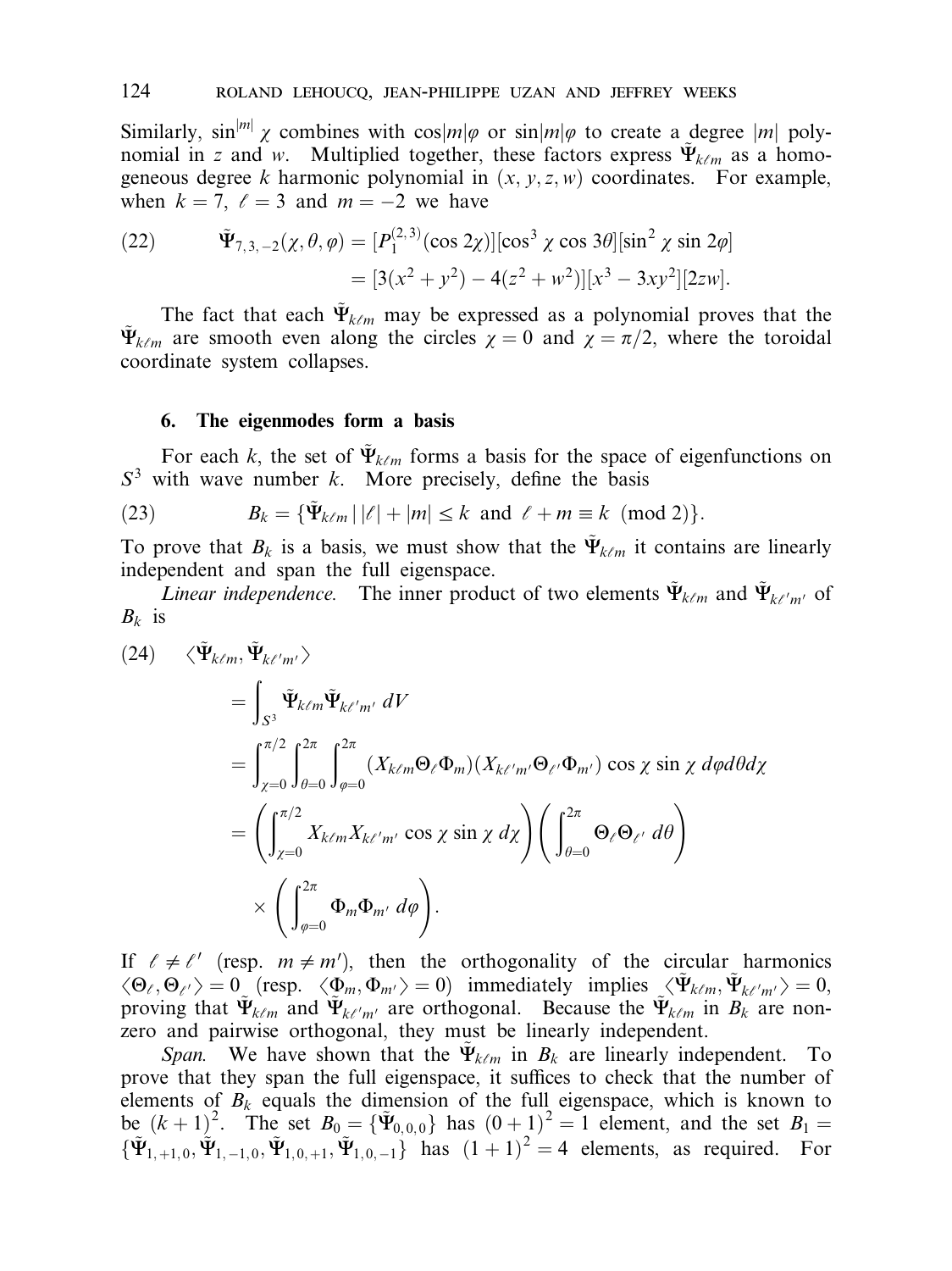the remaining  $B_k$ , with  $k \geq 2$ , we proceed by induction, assuming that the set  $B_{k-2}$  is already known to contain  $((k-2)+1)^2 = (k-1)^2$  elements. Each element  $\tilde{\Psi}_{k-2,\ell,m} \in B_{k-2}$  corresponds to an element  $\tilde{\Psi}_{k,\ell,m} \in B_k$ . The set  $B_k$  also contains the additional elements  $\tilde{\Psi}_{k,0,\pm k}, \tilde{\Psi}_{k,1+\pm(k-1)}, \ldots, \tilde{\Psi}_{k+\pm(k-1),+1}, \tilde{\Psi}_{k,\pm k,0}$ . Taking into account the plus-or-minus signs, this gives  $2 + 4 + \cdots + 4 + 2 = 2 +$  $4(k-1) + 2 = 4k$  additional elements. Adding these to the  $(k-1)^2$  elements corresponding to  $B_{k-2}$ , we get a total of  $(k-1)^2 + 4k = (k+1)^2$  elements, as required.

This completes the proof that  $B_k$  is a basis for the space of eigenfunctions on  $S<sup>3</sup>$  with wave number k.

### 7. Normalization

The  $\tilde{\Psi}_{k\ell m}$  are already mutually orthogonal (Section 6), so if we normalize them to unit length they will form an orthonormal basis for the eigenspace. An orthonormal basis is convenient in cosmological applications, because it makes it easy to construct an unbiased random density fluctuation with wave number  $k$ .

To compute the norm of a given  $\tilde{\Psi}_{k\ell m}$ , set  $\ell' = \ell$  and  $m' = m$  in equation (24), giving

(25) 
$$
\langle \tilde{\Psi}_{k\ell m}, \tilde{\Psi}_{k\ell m} \rangle = \left( \int_{\chi=0}^{\pi/2} X_{k\ell m}^2 \cos \chi \sin \chi \ d\chi \right) \left( \int_{\theta=0}^{2\pi} \Theta_\ell^2 \ d\theta \right) \left( \int_{\varphi=0}^{2\pi} \Phi_m^2 \ d\varphi \right).
$$

The  $\Theta$  and  $\Phi$  integrals are easy to evaluate. Substituting in the solutions (13) and (14) immediately gives

(26) 
$$
\int_{\theta=0}^{2\pi} \Theta_{\ell}^2 d\theta = \pi \text{ and } \int_{\varphi=0}^{2\pi} \Phi_m^2 d\varphi = \pi
$$

when  $\ell$  and  $m$  are nonzero, along with the special cases

(27) 
$$
\int_{\theta=0}^{2\pi} \Theta_0^2 d\theta = 2\pi \text{ and } \int_{\varphi=0}^{2\pi} \Phi_0^2 d\varphi = 2\pi.
$$

The X integral seems daunting, but luckily the  $\cos^{|\ell|} \chi \sin^{|\mathfrak{m}|} \chi$  factor in the expression  $(16)$  for X provides exactly the standard weighting function relative to which the Jacobi polynomials are normalized!

(28) 
$$
\int_{\chi=0}^{\pi/2} X_{k\ell m}^2 \cos \chi \sin \chi \, d\chi
$$
  
= 
$$
\int_{\chi=0}^{\pi/2} [\cos^{|\ell|} \chi \sin^{|m|} \chi P_d^{(|m|,|\ell|)} (\cos 2\chi)]^2 \cos \chi \sin \chi \, d\chi
$$
  
= 
$$
\int_{\chi=0}^{\pi/2} (\cos^2 \chi)^{|\ell|} (\sin^2 \chi)^{|m|} [P_d^{(|m|,|\ell|)} (\cos 2\chi)]^2 \cos \chi \sin \chi \, d\chi
$$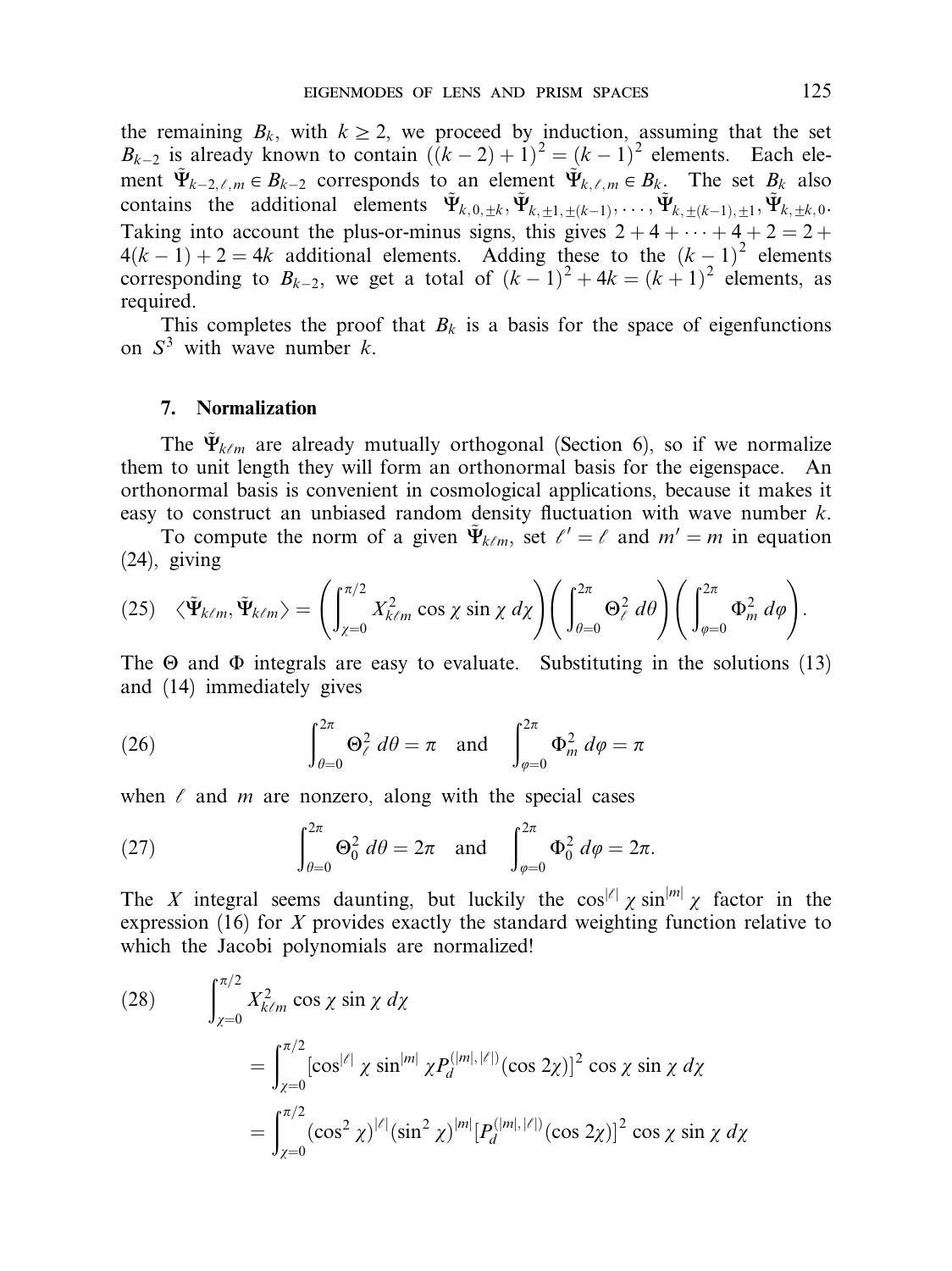126 roland lehoucq, jean-philippe uzan and jeffrey weeks

then, changing the variable to  $u = \cos 2\chi$ ,

(29) 
$$
= \frac{1}{2^{|\ell|+|m|+2}} \int_{u=-1}^{+1} (1+u)^{|\ell|} (1-u)^{|m|} [P_d^{(|m|,|\ell|)}(u)]^2 du
$$

and using the standard normalization for Jacobi polynomials [12, 13], we get

(30) 
$$
= \frac{(|\ell|+d)!(|m|+d)!}{2(k+1)d!(|\ell|+|m|+d)!}.
$$

Define the *normalized eigenmodes*  $\Psi_{k\ell m}$  to be

(31) 
$$
\Psi_{k\ell m} = \frac{\tilde{\Psi}_{k\ell m}}{\sqrt{\langle \tilde{\Psi}_{k\ell m}, \tilde{\Psi}_{k\ell m} \rangle}} = \frac{\tilde{\Psi}_{k\ell m}}{\sqrt{2^{\ell+m}} \pi \sqrt{\frac{(|\ell|+d)!(|m|+d)!}{2(k+1)d!(|\ell|+|m|+d)!}}}
$$

where  $\hat{\ell}$  is 1 when  $\ell$  is 0, and  $\hat{\ell}$  is 0 when  $\ell$  is nonzero, and similarly for  $\hat{m}$ , to accommodate the special cases in equations (26) and (27).

The results of this section and the previous one together prove

THEOREM 1. The  $\Psi_{k\ell m}$ , taken over all integers k,  $\ell$  and m satisfying  $|l| + |m| \leq k$  and  $l + m \equiv k \pmod{2}$ , comprise an orthonormal basis for the eigenspace of the Laplacian on the 3-sphere.

# 8. The action of an isometry of  $S<sup>3</sup>$  on the space of eigenmodes

An arbitrary orientation-preserving isometry of the 3-sphere has matrix

(32) 
$$
\begin{pmatrix}\n\cos \Delta \theta & -\sin \Delta \theta & 0 & 0 \\
\sin \Delta \theta & \cos \Delta \theta & 0 & 0 \\
0 & 0 & \cos \Delta \phi & -\sin \Delta \phi \\
0 & 0 & \sin \Delta \phi & \cos \Delta \phi\n\end{pmatrix}
$$

relative to an appropriate orthonormal  $(x, y, z, w)$  coordinate system on  $\mathbb{R}^4$ . In toroidal coordinates  $(\gamma, \theta, \phi)$ , the same isometry may be described as

(33)  
\n
$$
\begin{aligned}\n \chi &\to \chi \\
 \theta &\to \theta + \Delta\theta \\
 \varphi &\to \varphi + \Delta\varphi.\n \end{aligned}
$$

The action of this isometry on the space of eigenfunctions is much simpler in toroidal coordinates than in traditional polar coordinates. For example, if  $\ell > 0$ and  $-m < 0$ , then the isometry (33) maps

$$
\Psi_{k, +\ell, -m}(\chi, \theta, \varphi) \to \Psi_{k, +\ell, -m}(\chi, \theta + \Delta\theta, \varphi + \Delta\varphi)
$$
  
=  $X_{k\ell m}(\chi)\Theta_{+\ell}(\theta + \Delta\theta)\Phi_{-m}(\varphi + \Delta\varphi)$   
=  $X_{k\ell m}(\chi) \cos \ell(\theta + \Delta\theta) \sin m(\varphi + \Delta\varphi)$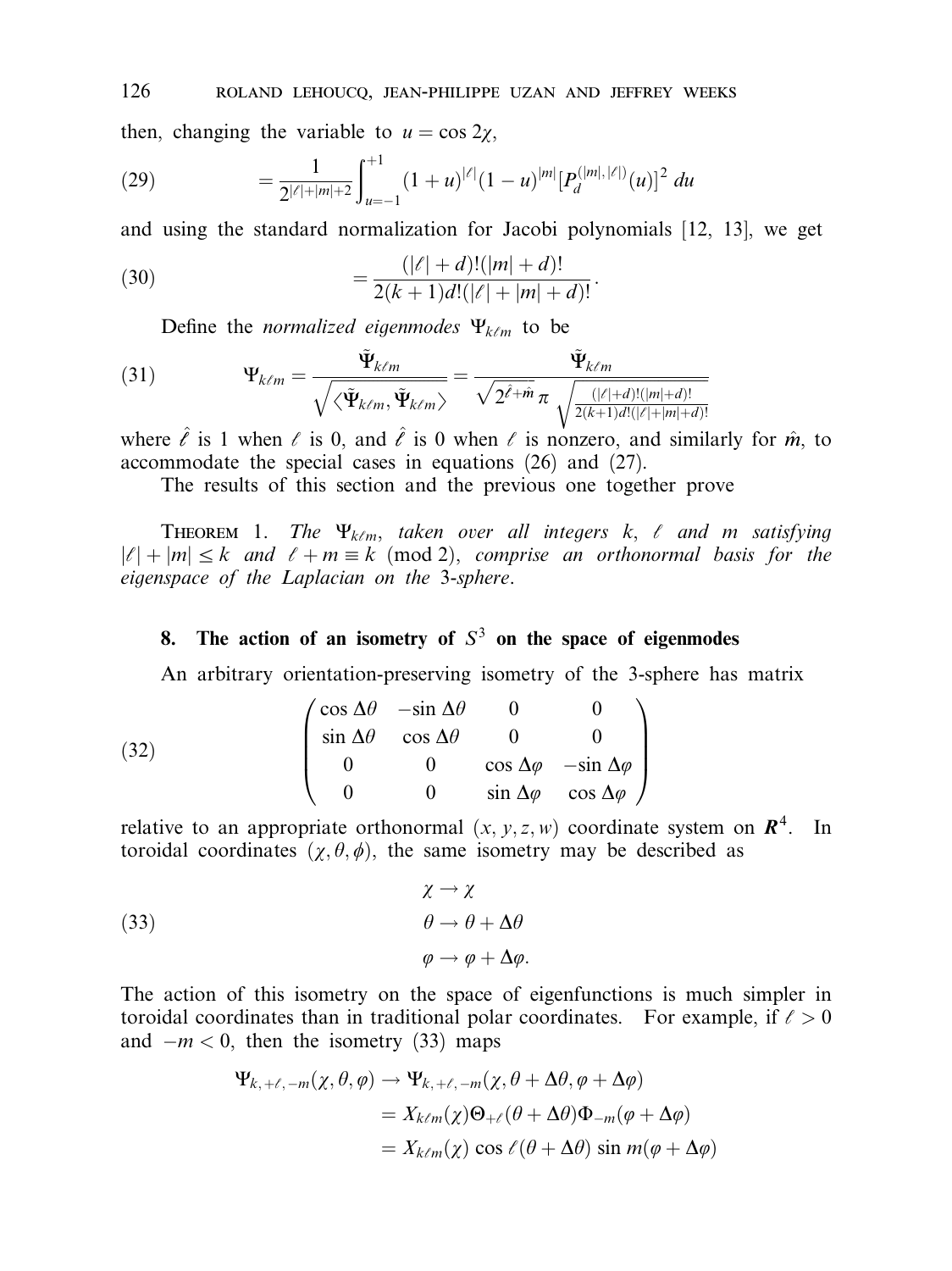eigenmodes of lens and prism spaces 127

$$
= X_{k\ell m}(\chi)(\cos \ell \Delta \theta \cos \ell \theta - \sin \ell \Delta \theta \sin \ell \theta)
$$
  
\n
$$
\times (\sin m\Delta \varphi \cos m\varphi + \cos m\Delta \varphi \sin m\varphi)
$$
  
\n
$$
= \cos \ell \Delta \theta \sin m\Delta \varphi X_{k\ell m}(\chi) \Theta_{+\ell}(\theta) \Phi_{+m}(\varphi)
$$
  
\n
$$
+ \cos \ell \Delta \theta \cos m\Delta \varphi X_{k\ell m}(\chi) \Theta_{+\ell}(\theta) \Phi_{-m}(\varphi)
$$
  
\n
$$
- \sin \ell \Delta \theta \sin m\Delta \varphi X_{k\ell m}(\chi) \Theta_{-\ell}(\theta) \Phi_{+m}(\varphi)
$$
  
\n
$$
- \sin \ell \Delta \theta \cos m\Delta \varphi X_{k\ell m}(\chi) \Theta_{-\ell}(\theta) \Phi_{-m}(\varphi)
$$
  
\n
$$
= \cos \ell \Delta \theta \sin m\Delta \varphi \Psi_{k, +\ell, +m}(\chi, \theta, \varphi)
$$
  
\n
$$
+ \cos \ell \Delta \theta \cos m\Delta \varphi \Psi_{k, +\ell, -m}(\chi, \theta, \varphi)
$$
  
\n
$$
- \sin \ell \Delta \theta \sin m\Delta \varphi \Psi_{k, -\ell, +m}(\chi, \theta, \varphi)
$$
  
\n
$$
- \sin \ell \Delta \theta \cos m\Delta \varphi \Psi_{k, -\ell, -m}(\chi, \theta, \varphi)
$$

(34) ... and similarly for the images of  $\Psi_{k,+\ell,+m}$ ,  $\Psi_{k,-\ell,+m}$  and  $\Psi_{k,-\ell,-m}$ .

Thus the subspace spanned by the  $\Psi_{k,\pm\ell,\pm m}$  is invariant (setwise but not necessarily pointwise) under the action of the isometry (33). Typically this subspace is 4-dimensional, but when  $\ell$  or m is zero it is 2-dimensional, or only 1dimensional when both  $\ell$  and  $m$  are zero.

Thus the complete eigenspace factors into orthogonal 1-, 2- and 4 dimensional invariant subspaces, each spanned by a set  $\Psi_{k,+\ell,+m}$ . To understand the full action of the isometry, it suffices to understand its action on each invariant subspace.

CASE 1.  $\ell = m = 0$ .

The 1-dimensional invariant subspace spanned by  $\Psi_{k, 0, 0}$  is pointwise fixed by every isometry of the form (33).

CASE 2.  $\ell = 0$  or  $m = 0$  (but not both).

For sake of discussion, assume  $l > 0$  and  $m = 0$ . Relative to the basis

(35) 
$$
\mathbf{d}_1 = \mathbf{\Psi}_{k, +\ell, 0}
$$

$$
\mathbf{d}_2 = \mathbf{\Psi}_{k, -\ell, 0}
$$

the isometry (33) acts as a rotation through an angle  $\ell\Delta\theta$ , with matrix

(36) 
$$
\begin{pmatrix} \cos \ell \Delta \theta & \sin \ell \Delta \theta \\ -\sin \ell \Delta \theta & \cos \ell \Delta \theta \end{pmatrix}.
$$

A quick computation similar to (34) verifies that matrix (36) is correct. Thus if  $\ell\Delta\theta \equiv 0 \pmod{2\pi}$  the whole subspace is fixed pointwise; otherwise only the origin is fixed. Similar conclusions hold when  $\ell = 0$  and  $m > 0$ .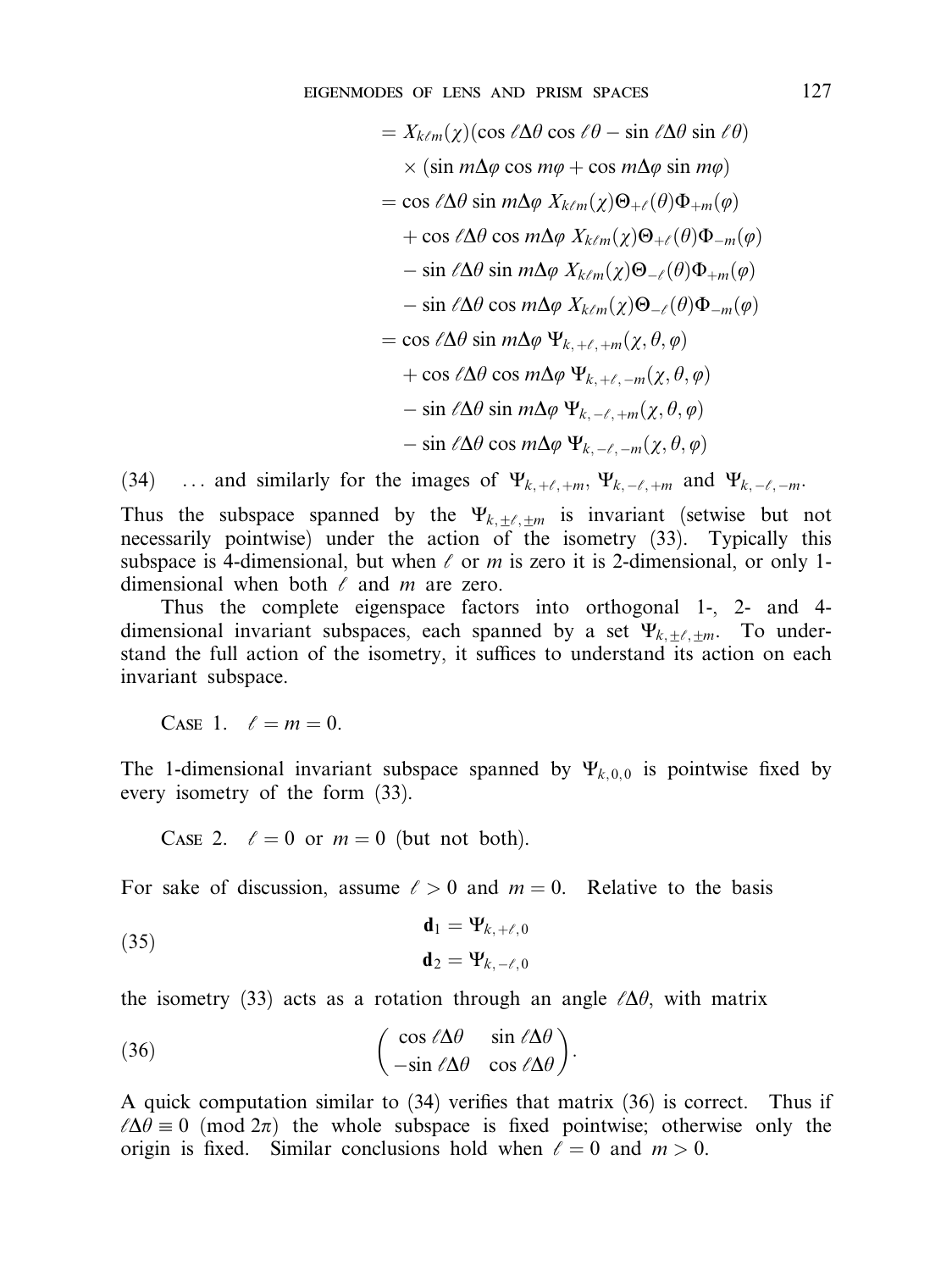Case 3.  $\ell > 0$  and  $m > 0$ .

Computation (34) expresses the isometry's action on each of the  $\Psi_{k,\pm\ell,\pm m}$  as a linear combination of the  $\Psi_{k,\pm\ell,\pm m}$  themselves. For best results use the rotated basis

(37)  
\n
$$
\mathbf{e}_{1} = \sqrt{\frac{1}{2}} (\Psi_{k, +\ell, +m} + \Psi_{k, -\ell, -m}) = \sqrt{\frac{1}{2}} X_{k\ell m} \cos(\ell \theta - m\varphi)
$$
\n
$$
\mathbf{e}_{2} = \sqrt{\frac{1}{2}} (\Psi_{k, -\ell, +m} - \Psi_{k, +\ell, -m}) = \sqrt{\frac{1}{2}} X_{k\ell m} \sin(\ell \theta - m\varphi)
$$
\n
$$
\mathbf{e}_{3} = \sqrt{\frac{1}{2}} (\Psi_{k, +\ell, +m} - \Psi_{k, -\ell, -m}) = \sqrt{\frac{1}{2}} X_{k\ell m} \cos(\ell \theta + m\varphi)
$$
\n
$$
\mathbf{e}_{4} = \sqrt{\frac{1}{2}} (\Psi_{k, -\ell, +m} + \Psi_{k, +\ell, -m}) = \sqrt{\frac{1}{2}} X_{k\ell m} \sin(\ell \theta + m\varphi)
$$

relative to which the action has matrix

(38)

$$
\begin{pmatrix}\n\cos(\ell \Delta \theta - m \Delta \varphi) & \sin(\ell \Delta \theta - m \Delta \varphi) & 0 & 0 \\
-\sin(\ell \Delta \theta - m \Delta \varphi) & \cos(\ell \Delta \theta - m \Delta \varphi) & 0 & 0 \\
0 & 0 & \cos(\ell \Delta \theta + m \Delta \varphi) & \sin(\ell \Delta \theta + m \Delta \varphi) \\
0 & 0 & -\sin(\ell \Delta \theta + m \Delta \varphi) & \cos(\ell \Delta \theta + m \Delta \varphi)\n\end{pmatrix}.
$$

Clearly the subspace spanned by  ${e_1, e_2}$  (resp.  ${e_3, e_4}$ ) is pointwise fixed if and only if  $\ell \Delta \theta \equiv m \Delta \varphi \pmod{2\pi}$  (resp.  $\ell \Delta \theta \equiv -m \Delta \varphi \pmod{2\pi}$ ). If  $\ell \Delta \theta \equiv m \Delta \varphi \equiv 0$ or  $\pi$ , then the whole 4-dimensional subspace is pointwise fixed.

In summary, an isometry (33) fixes the subspace spanned by

(39)  
\n
$$
\{\Psi_{k, \theta, 0}\} \qquad \text{always}
$$
\n
$$
\{\Psi_{k, \theta, +m}, \Psi_{k, 0, -m}\} \qquad \text{iff } \ell \Delta \theta \equiv 0 \pmod{2\pi}
$$
\n
$$
\{\Psi_{k, 0, +m}, \Psi_{k, 0, -m}\} \qquad \text{iff } m\Delta \varphi \equiv 0 \pmod{2\pi}
$$
\n
$$
\left\{\sqrt{\frac{1}{2}}(\Psi_{k, +\ell, +m} + \Psi_{k, -\ell, -m}), \qquad \text{iff } \ell \Delta \theta \equiv m\Delta \varphi \pmod{2\pi}
$$
\n
$$
\left\{\sqrt{\frac{1}{2}}(\Psi_{k, -\ell, +m} - \Psi_{k, +\ell, -m})\right\} \qquad \text{iff } \ell \Delta \theta \equiv m\Delta \varphi \pmod{2\pi}
$$
\n
$$
\left\{\sqrt{\frac{1}{2}}(\Psi_{k, +\ell, +m} - \Psi_{k, -\ell, -m}), \qquad \text{iff } \ell \Delta \theta \equiv -m\Delta \varphi \pmod{2\pi}
$$
\n
$$
\sqrt{\frac{1}{2}}(\Psi_{k, -\ell, +m} + \Psi_{k, +\ell, -m})\right\} \qquad \text{iff } \ell \Delta \theta \equiv -m\Delta \varphi \pmod{2\pi}
$$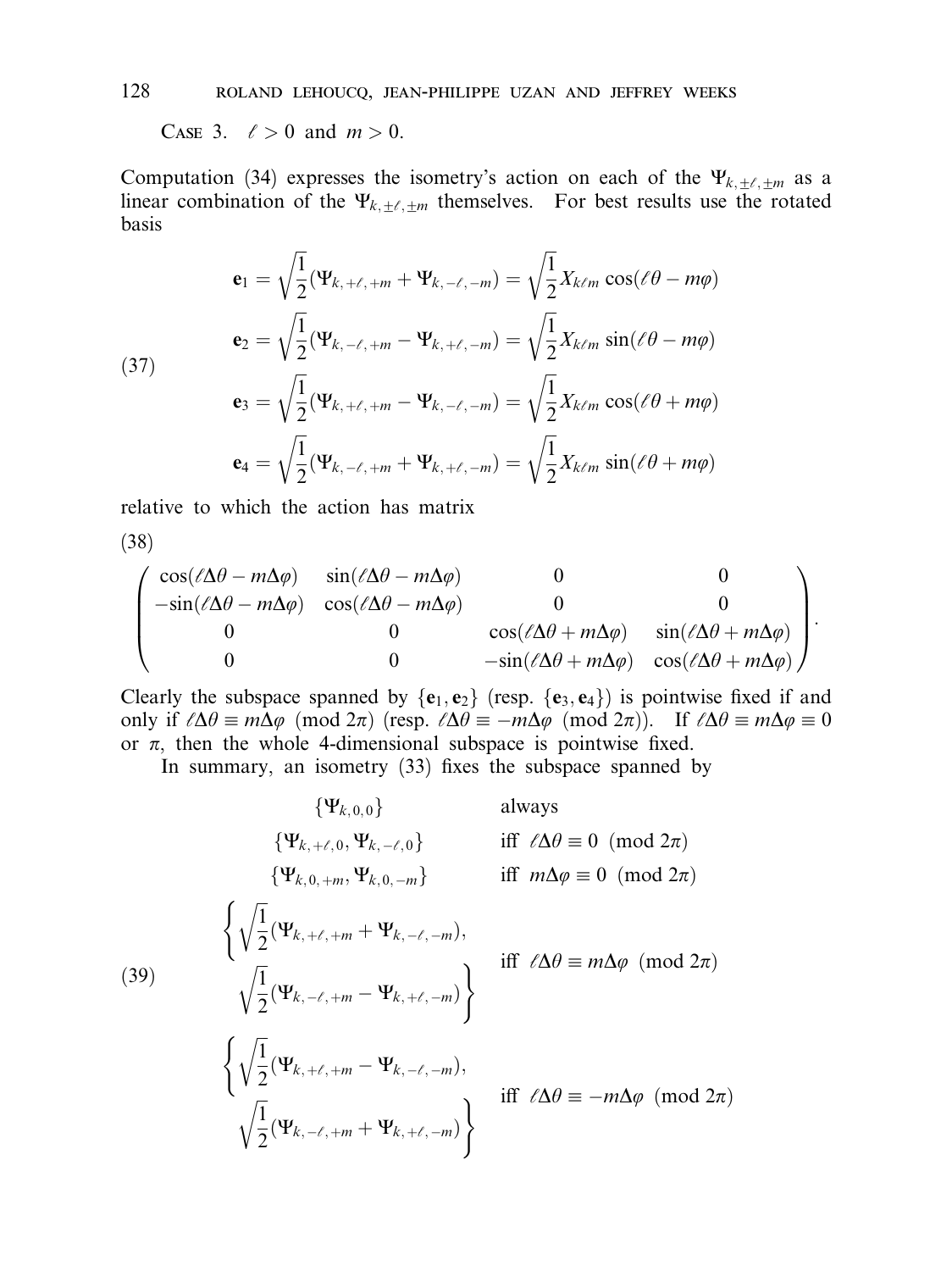and this is the complete description of the fixed point set. When working with fixed point sets, please keep in mind that the eigenmode  $\Psi_{k\ell m}$  exists if and only if  $|l| + |m| \leq k$  and  $l + m \equiv k \pmod{2}$ .

### 9. Eigenmodes of lens spaces

The lens space  $L(p,q)$  is the quotient of the 3-sphere  $S^3$  by the cyclic group whose generator g is the isometry (33) with  $\Delta \theta = 2\pi/p$  and  $\Delta \phi = 2\pi q/p$ . Each eigenmode of  $L(p,q)$  lifts to a g-invariant eigenmode of  $S^3$ , and conversely each g-invariant eigenmode of  $S^3$  projects down to an eigenmode of  $L(p,q)$ . Thus the eigenmodes of  $L(p,q)$  correspond to the g-invariant eigenmodes of  $S^3$ .

Substituting  $\Delta \theta = 2\pi/p$  and  $\Delta \varphi = 2\pi q/p$  into (39) yields a set of simple integer conditions showing which eigenmodes of  $S<sup>3</sup>$  are q-invariant:

THEOREM 2. The eigenspace of the Laplacian on the lens space  $L(p,q)$  has an orthonormal basis that, when lifted to  $Z_p$ -invariant eigenmodes of the 3-sphere, comprises those eigenmodes in the left column for which the corresponding condition in the right column is satisfied, subject to the restriction that an eigenmode  $\Psi_{k\ell m}$ exists if and only if the integers k,  $\ell$  and m satisfy  $|\ell| + |m| \leq k$  and  $\ell + m \equiv k$  $(mod 2).$ 

|  | basis vectors                                                                                                                                                                                                                                                                                                                                                                                                             | condition                          |  |  |
|--|---------------------------------------------------------------------------------------------------------------------------------------------------------------------------------------------------------------------------------------------------------------------------------------------------------------------------------------------------------------------------------------------------------------------------|------------------------------------|--|--|
|  | $\Psi_{k,0,0}$<br>$\Psi_{k, +\ell, 0}, \Psi_{k, -\ell, 0}$<br>$\Psi_{k, 0, +m}, \Psi_{k, 0, -m}$                                                                                                                                                                                                                                                                                                                          | always<br>$\ell \equiv 0 \pmod{p}$ |  |  |
|  | (40)<br>$\sqrt{\frac{1}{2}}(\Psi_{k, +\ell, +m} + \Psi_{k, -\ell, -m}), \sqrt{\frac{1}{2}}(\Psi_{k, -\ell, +m} - \Psi_{k, +\ell, -m}) \quad \ell \equiv qm \pmod{p}$<br>$\sqrt{\frac{1}{2}}(\Psi_{k, +\ell, +m} + \Psi_{k, -\ell, -m}), \sqrt{\frac{1}{2}}(\Psi_{k, -\ell, +m} - \Psi_{k, +\ell, -m}) \quad \ell \equiv qm \pmod{p}$<br>$\sqrt{\frac{1}{2}}(\Psi_{k, +\ell, +m} - \Psi_{k, -\ell, -m}), \sqrt{\frac{1}{2$ |                                    |  |  |
|  |                                                                                                                                                                                                                                                                                                                                                                                                                           |                                    |  |  |

For a given lens space  $L(p, q)$  and wave number k, the number of basis vectors gives the multiplicity of the eigenvalue  $k(k+2)$  (see Table 1).

### 10. Eigenmodes of prism spaces

The n<sup>th</sup> prism space is the quotient  $S^3/D_n^*$ , where the binary dihedral group  $D_n^*$  is the extension of the binary cyclic group  $Z_n^* = Z_{2n}$  by an order four Clifford translation along a perpendicular axis (Figure  $2$ ). The generator of the  $Z_{2n}$  action may be written in toroidal coordinates as

(41) 
$$
(\chi, \theta, \varphi) \to \left(\chi, \theta + \frac{2\pi}{2n}, \varphi + \frac{2\pi}{2n}\right)
$$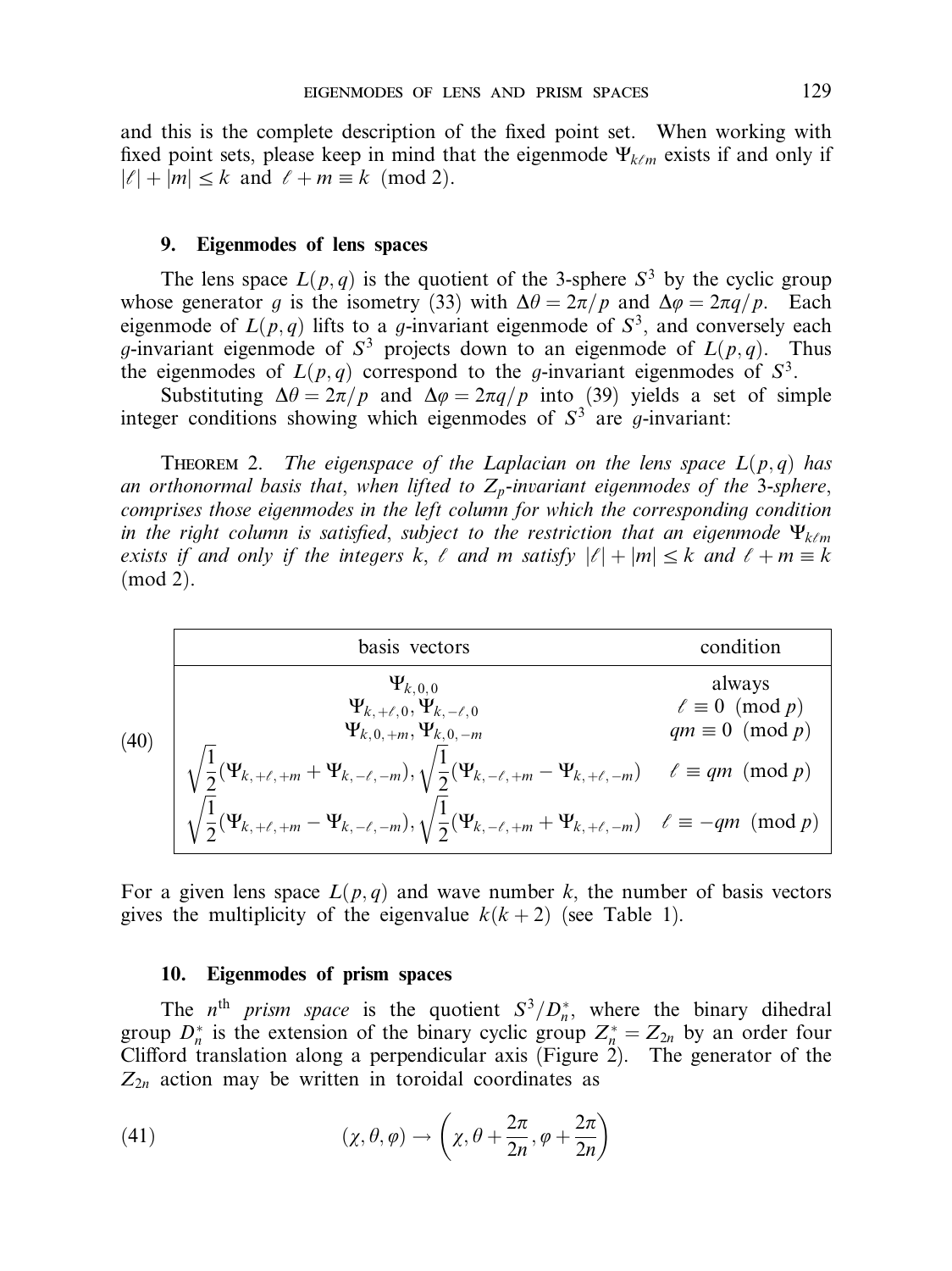Table 1. The number of eigenbasis vectors specified in Theorem 2 tells the multiplicity of each eigenvalue  $k(k+2)$  in the spectrum of a lens space  $L(p,q)$ . Here are the results for  $p \le 9$  and  $k \leq 14$ .

| k       | $\theta$ | 1              | $\overline{2}$ | 3              | 4      | 5            | 6  | 7            | 8  | 9            | 10  | 11           | 12  | 13             | 14  |
|---------|----------|----------------|----------------|----------------|--------|--------------|----|--------------|----|--------------|-----|--------------|-----|----------------|-----|
| $S^3$   |          | $\overline{4}$ | 9              | 16             | 25     | 36           | 49 | 64           | 81 | 100          | 121 | 144          | 169 | 196            | 225 |
| L(2,1)  |          | $\Omega$       | 9              | $\mathbf{0}$   | 25     | $\theta$     | 49 | $\mathbf{0}$ | 81 | $\mathbf{0}$ | 121 | $\mathbf{0}$ | 169 | $\mathbf{0}$   | 225 |
| L(3, 1) | н        | $\theta$       | 3              | 8              | 5      | 12           | 21 | 16           | 27 | 40           | 33  | 48           | 65  | 56             | 75  |
| L(4, 1) |          | $\mathbf{0}$   | 3              | $\mathbf{0}$   | 15     | $\mathbf{0}$ | 21 | $\mathbf{0}$ | 45 | $\mathbf{0}$ | 55  | $\mathbf{0}$ | 91  | $\mathbf{0}$   | 105 |
| L(5,1)  | 1        | $\mathbf{0}$   | 3              | $\mathbf{0}$   | 5      | 12           | 7  | 16           | 9  | 20           | 33  | 24           | 39  | 28             | 45  |
| L(5,2)  | 1        | $\mathbf{0}$   | 1              | $\overline{4}$ | 5      | 8            | 9  | 12           | 17 | 20           | 25  | 28           | 33  | 40             | 45  |
| L(6, 1) |          | $\theta$       | 3              | $\mathbf{0}$   | 5      | $\theta$     | 21 | $\bf{0}$     | 27 | $\mathbf{0}$ | 33  | $\mathbf{0}$ | 65  | $\overline{0}$ | 75  |
| L(7,1)  | 1        | $\theta$       | 3              | $\mathbf{0}$   | 5      | $\mathbf{0}$ | 7  | 16           | 9  | 20           | 11  | 24           | 13  | 28             | 45  |
| L(7,2)  | 1        | $\theta$       | 1              | $\overline{2}$ | 3      | 6            | 7  | 10           | 11 | 14           | 17  | 20           | 25  | 28             | 33  |
| L(8, 1) | 1        | $\theta$       | 3              | $\mathbf{0}$   | 5      | $\theta$     | 7  | $\theta$     | 27 | $\theta$     | 33  | $\mathbf{0}$ | 39  | $\mathbf{0}$   | 45  |
| L(8,3)  | 1        | $\theta$       | 1              | $\mathbf{0}$   | $\tau$ | $\theta$     | 11 | $\mathbf{0}$ | 23 | $\mathbf{0}$ | 27  | $\mathbf{0}$ | 45  | $\mathbf{0}$   | 53  |
| L(9,1)  | 1        | $\theta$       | 3              | $\mathbf{0}$   | 5      | $\theta$     | 7  | $\theta$     | 9  | 20           | 11  | 24           | 13  | 28             | 15  |
| L(9,2)  |          | $\mathbf{0}$   | 1              | $\overline{2}$ |        | 4            | 7  | 6            | 9  | 14           | 11  | 16           | 21  | 18             | 25  |



FIGURE 2. The binary dihedral group  $D_n^*$  has two generators. The first generator acts as a lefthanded  $2\pi/2n$  corkscrew motion preserving the toroidal layers just as in the lens space  $L(2n, 1)$ . The second generator acts as a lefthanded  $2\pi/4$  corkscrew motion along an orthogonal axis (drawn heavy in the figure), taking, for example, the torus at level  $\chi = \pi/8$  to the one at  $\chi = 3\pi/8$  and interchanging the roles of  $\theta$  and  $\varphi$ .

while the generator of the order four Clifford translation may be written as

(42) 
$$
(\chi, \theta, \varphi) \to \left(\frac{\pi}{2} - \chi, -\varphi, \pi - \theta\right).
$$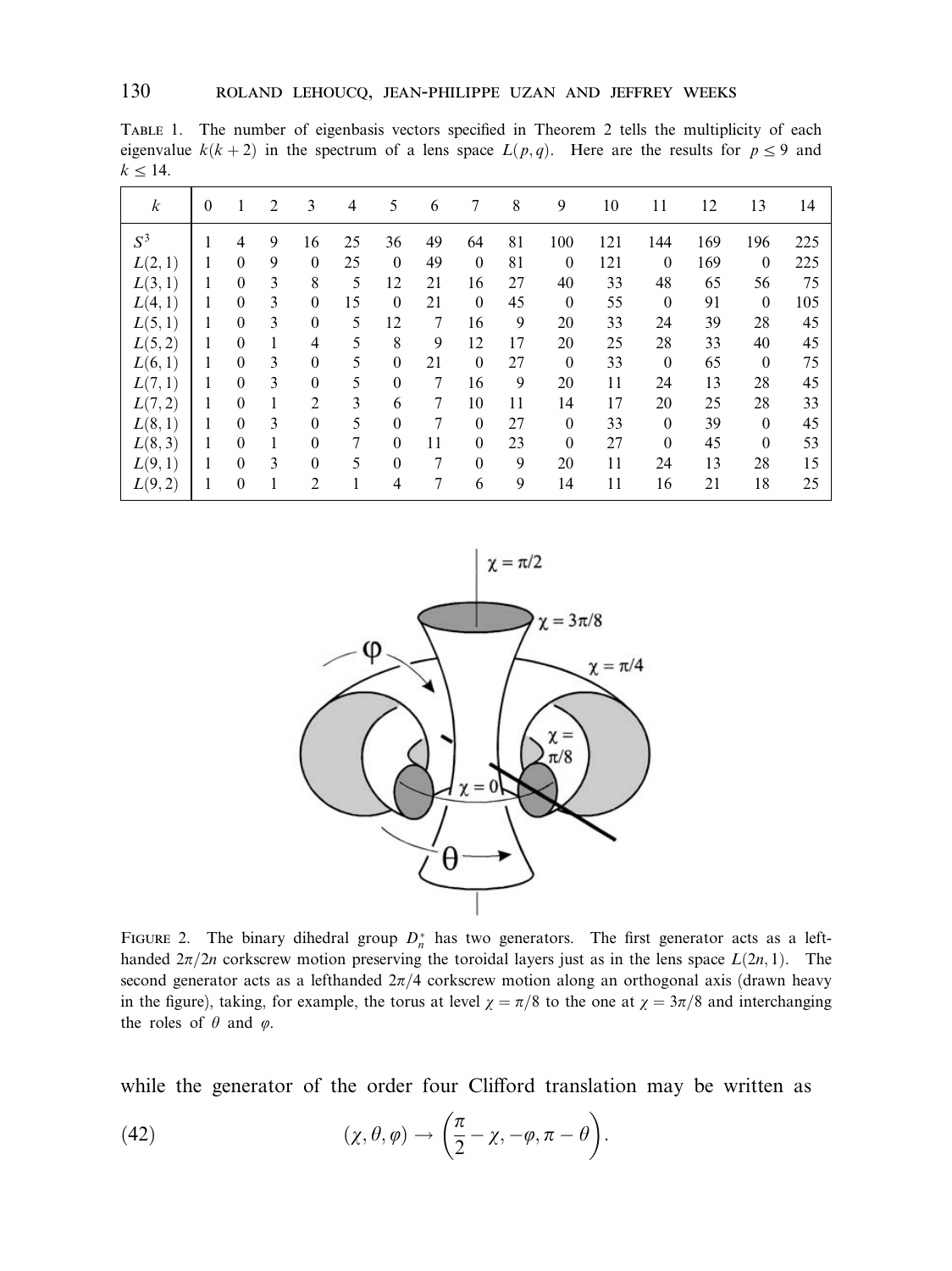The eigenmodes of the prism space naturally correspond to the  $D_n^*$ -invariant eigenmodes of  $S^3$ . That is, they correspond to the eigenmodes of  $S^3$  that are invariant under both the  $Z_{2n}$  generator (41) and the  $Z_4$  generator (42). Sections 8 and 9 have already determined the action of the  $Z_{2n}$  generator on the space of eigenmodes, with the fixed subspace specified by Theorem 2 with  $p = 2n$  and  $q = 1$ . A similar computation shows how the  $Z_4$  generator interchanges the roles of  $\ell$  and  $m$ :

(43)  
\n
$$
\Psi_{k\ell m}(\chi,\theta,\varphi) \to \Psi_{k\ell m}(\pi/2 - \chi, -\varphi, \pi - \theta)
$$
\n
$$
= X_{k\ell m}(\pi/2 - \chi) \Theta_{\ell}(-\varphi) \Phi_m(\pi - \theta)
$$
\n
$$
= X_{k\ell m}(\pi/2 - \chi) \Phi_{\ell}(-\varphi) \Theta_m(\pi - \theta)
$$
\n
$$
= [\pm X_{km\ell}(\chi)][\pm \Theta_m(\theta)][\pm \Phi_{\ell}(\varphi)]
$$
\n
$$
= \pm \Psi_{km\ell}(\chi, \theta, \varphi).
$$

The first plus-or-minus sign in the penultimate line of (43) will be plus (resp. minus) when  $d = \frac{k - (|\ell| + |m|)}{2}$  is even (resp. odd). [Proof: Substituting  $\chi \rightarrow \pi$  $\frac{\pi}{2} - \chi$  into (16) and interchanging the roles of sine and cosine introduces a factor of  $(-1)^d$ .] The third plus-or-minus sign in (43) will be plus when  $\ell$  is nonnegative, minus otherwise. The second plus-or-minus sign will be plus when  $m$  is either nonnegative and even or negative and odd, minus otherwise. Thus we may rewrite (43) as

(44) 
$$
\Psi_{k\ell m}(\chi,\theta,\varphi) \to [\pm X_{km\ell}(\chi)][\pm \Theta_m(\theta)][\pm \Phi_\ell(\varphi)]
$$

$$
= \sigma_{k\ell m} \Psi_{km\ell}(\chi,\theta,\varphi)
$$

with

$$
\sigma_{k\ell m} = (\pm)(\pm)(\pm)(\pm)
$$

where

the first  $\pm$  is  $+$  if and only if d is even the second  $\pm$  is  $+$  if and only if  $\ell \ge 0$ the third  $\pm$  is  $+$  if and only if  $m \geq 0$ the fourth  $\pm$  is  $+$  if and only if m is even.

When  $\ell \neq m$  the action (44) preserves the 2-dimensional plane spanned by  $\Psi_{k\ell m}$  and  $\Psi_{k m\ell}$ . If the parities of  $\ell$  and m agree (both even or both odd) then the action is either a *positive reflection* interchanging  $\Psi_{k\ell m} \leftrightarrow \Psi_{k m\ell}$  (Figure 3a) or a *negative reflection* interchanging  $\Psi_{k\ell m} \leftrightarrow -\Psi_{k m\ell}$  (Figure 3b), according to the sign of  $\sigma_{k\ell m}$ . If the parities of  $\ell$  and m disagree (one even and the other odd) then the action is a *quarter turn* taking either  $\Psi_{k\ell m} \to \Psi_{k m\ell} \to -\Psi_{k\ell m} \to$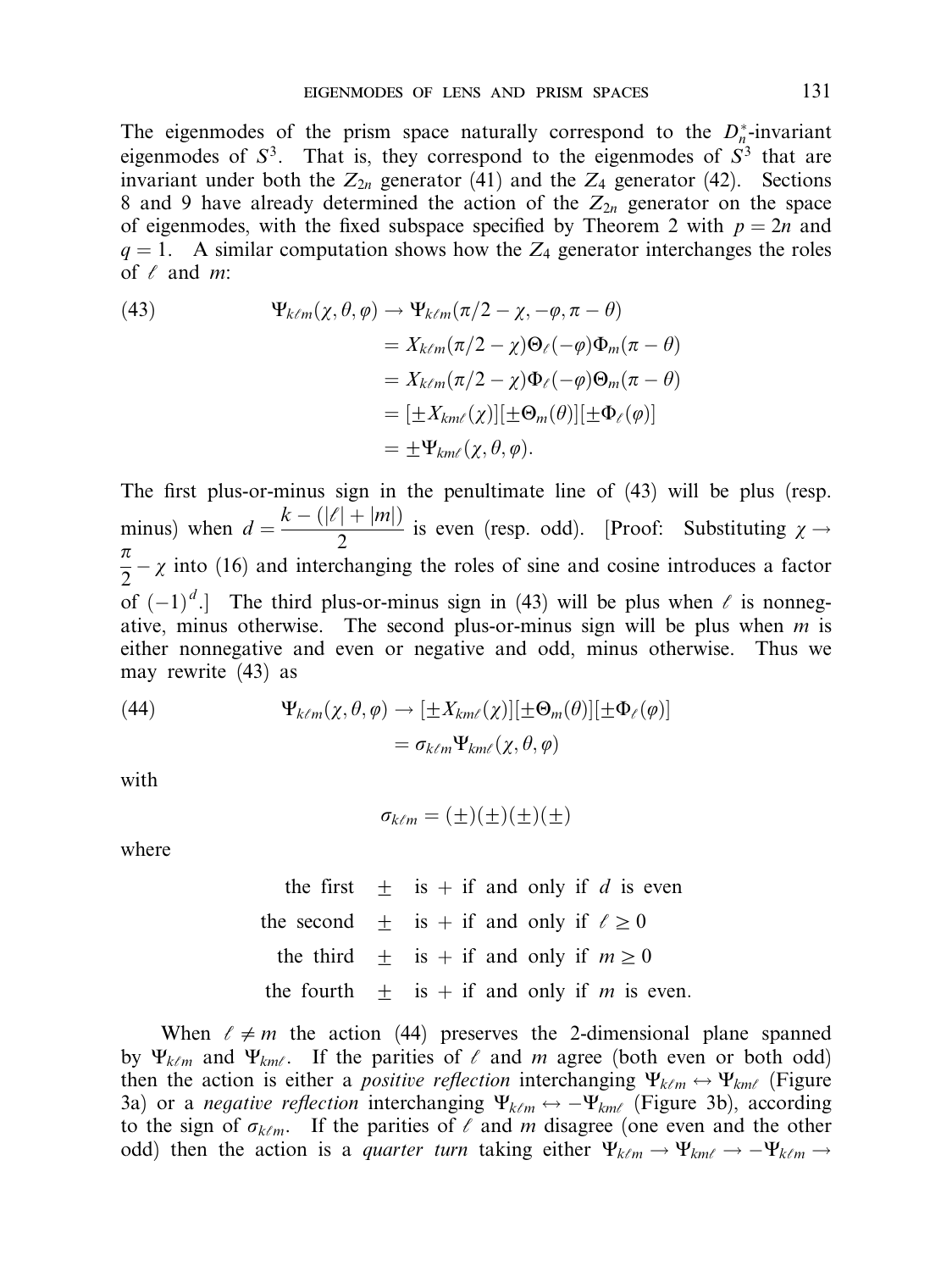

FIGURE 3. The Z<sub>4</sub> generator acts on each 2-dimensional subspace  $\{\Psi_{k\ell m}, \Psi_{km\ell}\}$  as a reflection (if  $\ell$ and m have the same parity) or a rotation (if  $\ell$  and m have opposite parities).

 $-\Psi_{kmt} \rightarrow \Psi_{k\ell m}$  or the opposite (Figure 3cd). The positive and negative reflections each fix a 1-dimensional line, but the quarter turns fix only the origin.

When  $\ell = m$  the situation is even simpler. The action (44) either fixes the 1-dimensional line spanned by  $\Psi_{k\ell\ell}$  or inverts it, according to whether  $\sigma_{k\ell\ell}$  is positive or negative.

The preceding two paragraphs have found the eigenmodes fixed by (44), i.e. the eigenmodes invariant under the action of the  $Z_4$  generator (42). To find the eigenmodes of a prism manifold, we must check which of the modes invariant under the  $Z_4$  generator (42) are invariant under the  $Z_{2n}$  generator (41) as well. This is straightforward, because Theorem 2, with  $p = 2n$  and  $q = 1$ , already tells us which modes the  $Z_{2n}$  generator preserves. We know a priori that the eight basis vectors  $\{\Psi_{k,\pm\ell,\pm m}, \Psi_{k,\pm m,\pm\ell}\}$  span a space that is setwise invariant under both the  $Z_{2n}$  and the  $Z_4$  generators. Typically this space is 8-dimensional, but its dimension may be less. Consider the following special cases. Assume  $\ell$  and m are distinct and positive unless otherwise indicated.

# $\{\Psi_{k00}\}\$  (1-dimensional)

The mode  $\Psi_{k00}$  exists if and only if k is even. When it exists, it is always fixed by the  $Z_{2n}$  generator, as indicated in the first line of the conditions (40) in Theorem 2. It is fixed by the  $Z_4$  generator if and only if  $\sigma_{k00}$  is positive, which happens if and only if  $d = k/2$  is even.

## $\{\Psi_{k, +\ell, 0}, \Psi_{k, 0, +\ell}\}\$  (4-dimensional)

According to the second and third lines of conditions (40), the  $Z_{2n}$  generator fixes this whole space pointwise when  $\ell \equiv 0 \pmod{2n}$ , and otherwise fixes nothing.

The  $Z_4$  generator leaves the two 2-dimensional subspaces spanned by  $\{\Psi_{k,\ell,0}, \Psi_{k,0,\ell}\}\$  and by  $\{\Psi_{k,-\ell,0}, \Psi_{k,0,-\ell}\}\$  setwise invariant. If  $\ell$  is odd, then the  $Z_4$  generator acts on each 2-dimensional subspace as a quarter turn, fixing nothing but the origin. If  $\ell$  is even (as it must be when  $\ell \equiv 0 \pmod{2n}$ , then the  $Z_4$  generator acts on each subspace as a positive or negative reflection, fixing  $\Psi_{k,\ell,0} + \Psi_{k,0,\ell}$  and  $\Psi_{k,-\ell,0} - \Psi_{k,0,-\ell}$  if  $\sigma_{k\ell0}$ is positive (when d is even), or  $\Psi_{k,\ell,0} - \Psi_{k,0,\ell}$  and  $\Psi_{k,-\ell,0} + \Psi_{k,0,-\ell}$  if  $\sigma_{k\ell0}$  is negative (when  $d$  is odd).

 $\{\Psi_{k,+\ell,+\ell}\}\$  (4-dimensional)

This 4-dimensional subspace factors into two orthogonal 2-dimensional subspaces, spanned by  $\{\Psi_{k,\ell,\ell} + \Psi_{k,-\ell,-\ell}, \Psi_{k,-\ell,\ell} - \Psi_{k,\ell,-\ell}\}\$  and  $\{\Psi_{k,\ell,\ell} -$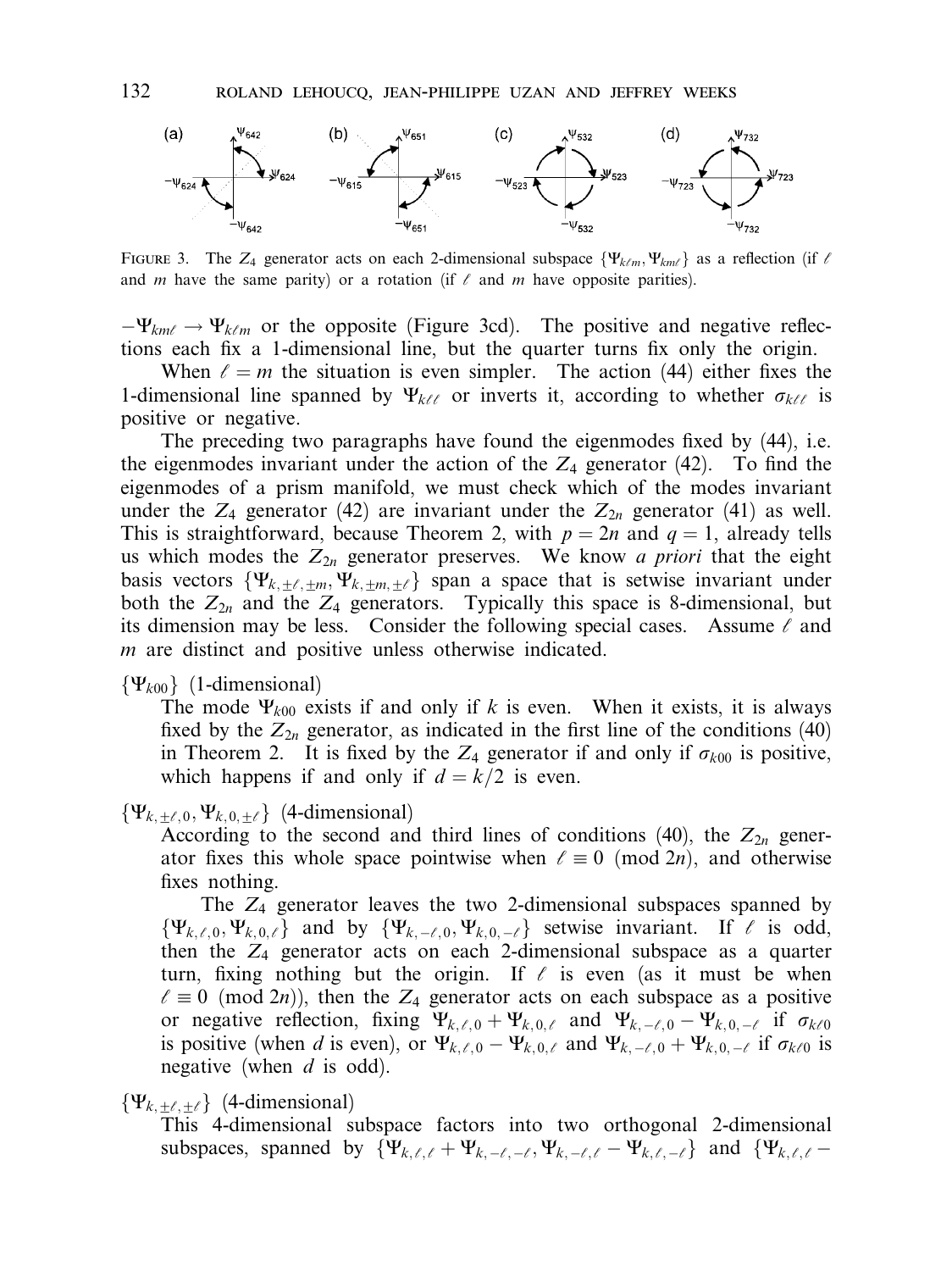$\Psi_{k,-\ell,-\ell}$ ,  $\Psi_{k,-\ell,\ell}$  +  $\Psi_{k,\ell,-\ell}$  respectively, each of which is setwise invariant under both the  $Z_{2n}$  and the  $Z_4$  generators.

The subspace  $\{\Psi_{k,\ell,\ell} + \Psi_{k,-\ell,-\ell}, \Psi_{k,-\ell,\ell} - \Psi_{k,\ell,-\ell}\}$  is always fixed by the  $Z_{2n}$  generator, according to the fourth line of conditions (40). It is fixed by the  $Z_4$  generator as well if and only if  $\sigma_{k\ell\ell}$  is positive, which happens if and only if  $k \equiv 0 \pmod{4}$ . (k must be even for the mode  $\Psi_{k\ell\ell}$  to exist, so the only question is whether it is equivalent to 0 or 2 modulo 4.)

The subspace  $\{\Psi_{k,\ell,\ell} - \Psi_{k,-\ell,-\ell}, \Psi_{k,-\ell,\ell} + \Psi_{k,\ell,-\ell}\}$  is fixed by the  $Z_{2n}$ generator if and only if  $2\ell \equiv 0 \pmod{2n}$ , according to the last line of (40). If  $\sigma_{k\ell\ell}$  is positive the Z<sub>4</sub> generator fixes  $\Psi_{k,\ell,\ell} - \Psi_{k,-\ell,-\ell}$  but not  $\Psi_{k,-\ell,\ell} + \Psi_{k,\ell,-\ell}$ , while if  $\sigma_{k\ell\ell}$  is negative the opposite is true.

# $\{\Psi_{k,\pm\ell,\pm m},\Psi_{k,\pm m,\pm\ell}\}$  (8-dimensional)

This 8-dimensional subspace factors into four orthogonal 2-dimensional subspaces, spanned respectively by the bases

> $\{\Psi_{k,+\ell,+m},\Psi_{k,+m,+\ell}\}$  $\{\Psi_{k,-\ell,-m}, \Psi_{k,-m,-\ell}\}$  $\{\Psi_{k,+k,-m}, \Psi_{k,-m,+k}\}$  $\{\Psi_{k}=\ell+m,\Psi_{k}+m=\ell\}.$

If the parities of  $\ell$  and m do not match (one even and the other odd) then the  $Z_4$  generator acts as a quarter turn on each of the four subspaces and fixes only the origin. If the parities of  $\ell$  and m do match (both even or both odd), then the  $Z_4$  generator acts as a reflection on each of those same four subspaces, fixing the following vectors, with the choice of signs (consistent as shown) depending on whether  $\sigma_{k\ell m}$  is positive or negative:

$$
\Psi_{k, +\ell, +m} \pm \Psi_{k, +m, +\ell}
$$
\n
$$
\Psi_{k, -\ell, -m} \pm \Psi_{k, -m, -\ell}
$$
\n
$$
\Psi_{k, +\ell, -m} \mp \Psi_{k, -m, +\ell}
$$
\n
$$
\Psi_{k, -\ell, +m} \mp \Psi_{k, +m, -\ell}.
$$

These four vectors comprise a basis for the  $Z_4$  generator's 4-dimensional fixed point space. Taking sums and differences of those vectors gives a new, more convenient basis for the same space:

(45)  
\n
$$
(\Psi_{k, +\ell, +m} + \Psi_{k, -\ell, -m}) \pm (\Psi_{k, +m, +\ell} + \Psi_{k, -m, -\ell})
$$
\n
$$
(\Psi_{k, +\ell, +m} - \Psi_{k, -\ell, -m}) \pm (\Psi_{k, +m, +\ell} - \Psi_{k, -m, -\ell})
$$
\n
$$
(\Psi_{k, +\ell, -m} + \Psi_{k, -\ell, +m}) \mp (\Psi_{k, -m, +\ell} + \Psi_{k, +m, -\ell})
$$
\n
$$
(\Psi_{k, +\ell, -m} - \Psi_{k, -\ell, +m}) \mp (\Psi_{k, -m, +\ell} - \Psi_{k, +m, -\ell}).
$$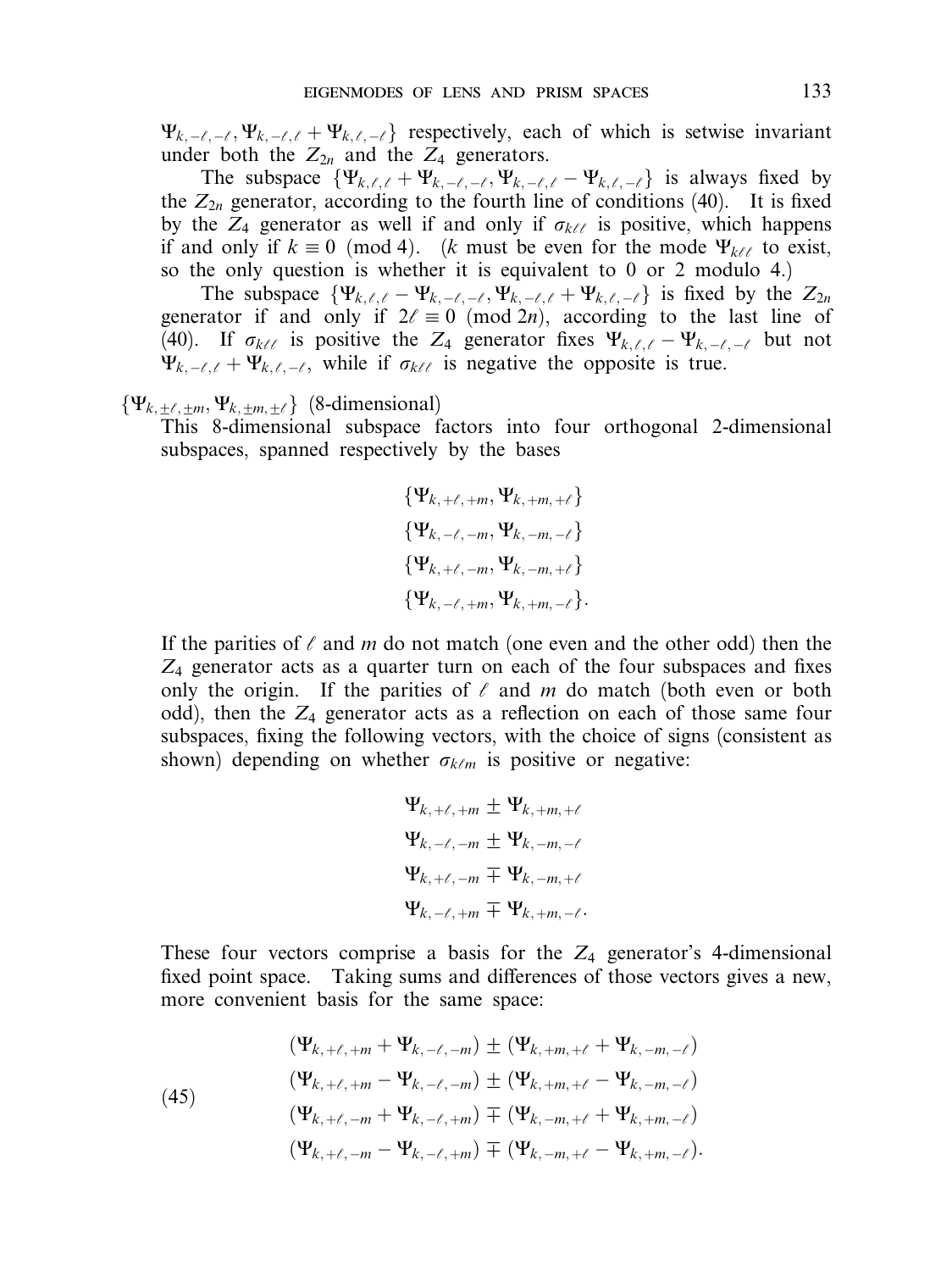The fourth (resp. fifth) line of the conditions (40) shows that the  $Z_{2n}$  generator fixes the first and fourth (resp. second and third) vectors in (45) if and only if  $\ell \equiv m \pmod{2n}$  (resp.  $\ell \equiv -m \pmod{2n}$ ).

The above cases completely determine the  $D_n^*$ -invariant eigenmodes of  $S^3$ , thus proving

**THEOREM** 3. The eigenspace of the Laplacian on the prism space  $S^3/D_n^*$ , where  $D_n^*$  is the binary dihedral group of order  $4n$ , has an orthonormal basis that, when lifted to  $D_n^*$ -invariant eigenmodes of the 3-sphere, comprises those eigenmodes in the left column for which the corresponding condition in the right column is satisfied, subject to the restriction that an eigenmode  $\Psi_{k\ell m}$  exists if and only if the integers k,  $\ell$  and m satisfy  $|\ell| + |m| \leq k$  and  $\ell + m \equiv k \pmod{2}$ .

| basis vectors                                                                                                                    | condition                                               |
|----------------------------------------------------------------------------------------------------------------------------------|---------------------------------------------------------|
| $\Psi_{k,0,0}$                                                                                                                   | $k \equiv 0 \pmod{4}$                                   |
| $\sqrt{\frac{1}{2}(\Psi_{k,\ell,0} + \Psi_{k,0,\ell})}$                                                                          | $\ell \equiv 0 \pmod{2n}$                               |
| $\sqrt{\frac{1}{2}(\Psi_{k,-\ell,0}-\Psi_{k,0,-\ell})}$                                                                          | and d even                                              |
| $\sqrt{\frac{1}{2}(\Psi_{k,\ell,0}-\Psi_{k,0,\ell})}$                                                                            | $\ell \equiv 0 \pmod{2n}$                               |
| $\sqrt{\frac{1}{2}(\Psi_{k,-\ell,0} + \Psi_{k,0,-\ell})}$                                                                        | and d odd                                               |
| $\sqrt{\frac{1}{2}(\Psi_{k,\ell,\ell} + \Psi_{k,-\ell,-\ell})}$<br>$\sqrt{\frac{1}{2}(\Psi_{k,-\ell,\ell}-\Psi_{k,\ell,-\ell})}$ | $k \equiv 0 \pmod{4}$                                   |
| $\sqrt{\frac{1}{2}(\Psi_{k,\ell,\ell}-\Psi_{k,-\ell,-\ell})}$                                                                    | $2\ell \equiv 0 \pmod{2n}$<br>and $k \equiv 0 \pmod{4}$ |
| $\sqrt{\frac{1}{2}(\Psi_{k,-\ell,\ell}+\Psi_{k,\ell,-\ell})}$                                                                    | $2\ell \equiv 0 \pmod{2n}$<br>and $k \equiv 2 \pmod{4}$ |
| $\frac{1}{2}((\Psi_{k,+\ell,+m} + \Psi_{k,-\ell,-m}) + (\Psi_{k,+m,+\ell} + \Psi_{k,-m,-\ell}))$                                 | $\ell \equiv m \pmod{2n}$                               |
| $\frac{1}{2}((\Psi_{k, +\ell, -m} - \Psi_{k, -\ell, +m}) - (\Psi_{k, -m, +\ell} - \Psi_{k, +m, -\ell}))$                         | and $\sigma_{k\ell m} > 0$                              |
| $\frac{1}{2}((\Psi_{k,+\ell,+m} + \Psi_{k,-\ell,-m}) - (\Psi_{k,+m,+\ell} + \Psi_{k,-m,-\ell}))$                                 | $\ell \equiv m \pmod{2n}$                               |
| $\frac{1}{2}((\Psi_{k,+ \ell,-m} - \Psi_{k,- \ell,+m}) + (\Psi_{k,-m,+ \ell} - \Psi_{k,+m,-\ell}))$                              | and $\sigma_{k\ell m} < 0$                              |
| $\frac{1}{2}((\Psi_{k,+l,+m}-\Psi_{k,-l,-m})+(\Psi_{k,+m,+l}-\Psi_{k,-m,-l}))$                                                   | $\ell \equiv -m \pmod{2n}$                              |
| $\frac{1}{2}((\Psi_{k, +\ell, -m} + \Psi_{k, -\ell, +m}) - (\Psi_{k, -m, +\ell} + \Psi_{k, +m, -\ell}))$                         | and $\sigma_{k\ell m} > 0$                              |
| $\frac{1}{2}((\Psi_{k, +\ell, +m} - \Psi_{k, -\ell, -m}) - (\Psi_{k, +m, +\ell} - \Psi_{k, -m, -\ell}))$                         | $\ell \equiv -m \pmod{2n}$                              |
| $\frac{1}{2}((\Psi_{k, +\ell, -m} + \Psi_{k, -\ell, +m}) + (\Psi_{k, -m, +\ell} + \Psi_{k, +m, -\ell}))$                         | and $\sigma_{k\ell m} < 0$                              |

(46)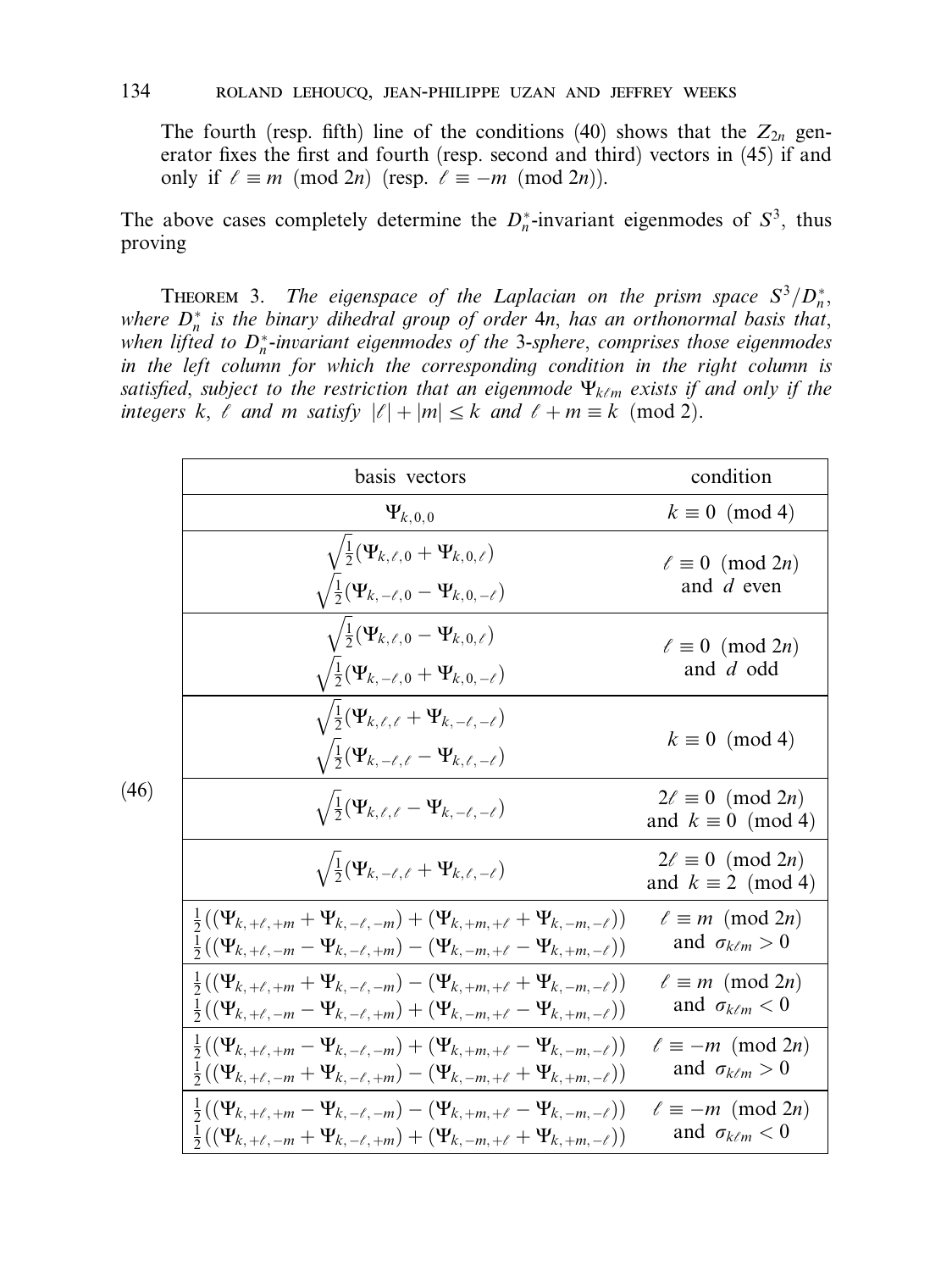Note that when  $k$  is odd, none of the above conditions are satisfied, and the eigenbasis is empty. This is not surprising, because when  $k$  is odd the eigenmodes correspond to odd-degree homogeneous polynomials (Section 5), which are anti-symmetric under the action of the antipodal map, and all groups  $D_n^*$  contain the antipodal map.

When k is even, the total number of eigenmodes for given  $D_n^*$  and k agrees with the multiplicities given by Ikeda's formulas  $(2\bar{k}+1)(\bar{k}/n] + 1$ ) (for  $\bar{k}$  even) and  $(2\bar{k}+1)[\bar{k}/n]$  (for  $\bar{k}$  odd) from Theorem 4.3 of [14], where  $\bar{k} = k/2$  is half the wave number and  $\overline{k}/n$  denotes the integer part of  $\overline{k}/n$ .

Acknowledgments. We thank Dorian Goldfeld for his generous help evaluating our sums. JRW thanks the MacArthur Foundation for its support.

### **REFERENCES**

- [1] J.-P. LUMINET, G. D. STARKMAN AND J. R. WEEKS, Is space finite?, Scientific American, April 1999 [http://www.sciam.com/1999/0499issue/0499weeks.html].
- [2] N. J. CORNISH AND J. R. WEEKS, Measuring the shape of the universe, Notices Amer. Math. Soc., 45 (1998), 1463–1471 [astro-ph/9807311].
- [ 3 ] J.-P. LUMINET, L'Univers chiffonné, Fayard, Paris, 2001.
- [4] N. J. CORNISH, D. N. SPERGEL AND G. D. STARKMAN, Circles in the sky: finding topology with the microwave background radiation, Classical Quantum Gravity, 15 (1998), 2657–2670 [astro-ph/9801212].
- [5] R. LEHOUCQ, M. LACHIEZE-REY AND J.-P. LUMINET, Cosmic crystallography, Astron. Astrophys., 313 (1996), 339–346 [gr-qc/9604050].
- [6] A. H. JAFFE et al., Cosmology from MAXIMA-1, BOOMERANG, and COBE/DMR cosmic microwave background observations, Phys. Rev. Lett., 86 (2001), 3475–3479 [astro-ph/ 0007333].
- [ 7 ] E. Gausmann, R. Lehoucq, J.-P. Luminet, J.-P. Uzan and J. Weeks, Topological lensing in spherical spaces, Classical Quantum Gravity, 18 (2001), 5155–5186 [gr-qc/0106033].
- [ 8 ] J. Levin, Topology and the cosmic microwave background, Phys. Rep., 365 (2002), 251–333 [gr-qc/0108043].
- [ 9 ] A. Ikeda and Y. Yamamoto, On the spectra of 3-dimensional lens spaces, Osaka J. Math., 16 (1979), 447–469.
- [10] M. BERGER, P. GAUDUCHON ET E. MAZET, Le Spectre d'une Variété Riemannienne, Lecture Notes in Math. 194, Springer-Verlag, Berlin, 1971.
- [11] E. M. Stein and G. Weiss, Introduction to Fourier Analysis on Euclidean Spaces, Princeton Mathematical Series 32, Princeton University Press, Princeton, 1971.
- [12] S. M. Selby (Ed.), CRC Standard Mathematical Tables, 19th edition, Chemical Rubber Company, Cleveland, 1971.
- [13] M. Abramowitz and I. A. Stegun (Eds.), Handbook of Mathematical Functions, with Formulas, Graphs, and Mathematical Tables, Dover Publications, New York, 1972.
- [14] A. IKEDA, On the spectrum of homogeneous spherical space forms, Kodai Math. J., 18 (1995), 57–67.